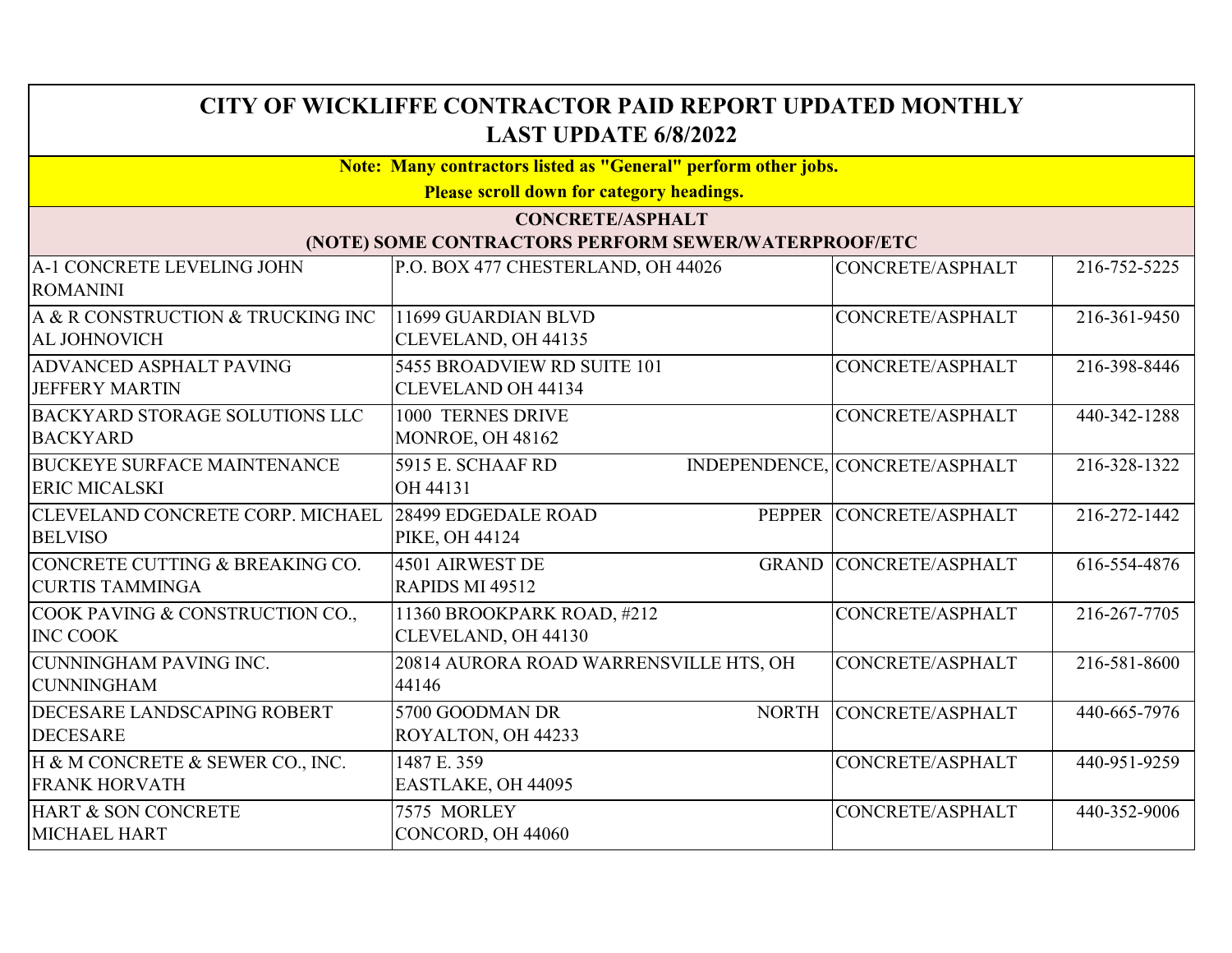| JDW LAND MANAGEMENT LLC            | 8232 KIRTLAND CHARDON RD                  | CONCRETE/ASPHALT | 440-478-7670 |
|------------------------------------|-------------------------------------------|------------------|--------------|
| <b>JAMES WELBORN</b>               | KIRTLAND, OH 44094                        |                  |              |
| MR. V'S CONCRETE & CONSTUCTION LLC | 1523 LACLEDE ROAD<br><b>SOUTH</b>         | CONCRETE/ASPHALT | 216-291-1946 |
| <b>VINCE IANNI</b>                 | EUCLID OH 44121                           |                  |              |
| NORTH COAST CONCRETE ROBERT        | 6061 CAREY DRIVE VALLEY VIEW, OH 44125    | CONCRETE/ASPHALT | 216-642-1114 |
| <b>DALRYMYL</b>                    |                                           |                  |              |
| PACHECO CEMENT INC.                | 1029 ELM STREET PAINESVILLE OH 44077      | CONCRETE/ASPHALT | 440-239-2345 |
| <b>JOSE PACHERO</b>                |                                           |                  |              |
| PAVEMENT TECHNOLOGY INC. JOHN      | 24144 DETROIT ROAD                        | CONCRETE/ASPHALT | 440-892-1895 |
| <b>SCHLEGEL</b>                    | WESTLAKE, OH 44145                        |                  |              |
| PALUMBO CONCRETE AND WATER         | 7398S. CHESTNUT COMMONS MENTOR OH 44060   | CONCRETE/ASPHALT | 440-477-7202 |
| PROOFING DOMINIC PALUMBO           |                                           |                  |              |
| P.H. CONCRETE LLC                  | <b>6489 MARDON DR</b><br>CONCORD          | CONCRETE/ASPHALT | 440-231-6937 |
| <b>FERNANDO PACHECO</b>            | OH44077                                   |                  |              |
| R. GREENE CONCRETE LEVELING        | P.O. BOX 23339                            | CONCRETE/ASPHALT | 440-543-2555 |
|                                    | CHAGRIN FALLS, OH 44023                   |                  |              |
| <b>SUPERPAVING &amp; ROOFING</b>   | 13008 LORAIN ROAD                         | CONCRETE/ASPHALT | 440-907-9007 |
| <b>BUCKEY DEANGELO</b>             | <b>CLEVELAND OH 44111</b>                 |                  |              |
| T C CONSTRUCTION INC. TONY         | 2936 LYNN                                 | CONCRETE/ASPHALT | 216-585-1564 |
| <b>COLECCHIA</b>                   | WILLOUGHBY HILLS, OH 44092                |                  |              |
| T. DAGG ASPHALT LLC TIM DAGG       | P.OBOX 19273                              | CONCRETE/ASPHALT |              |
|                                    | CLEVELAND, OH 44119                       |                  |              |
| TITAN ASPHALT & PAVING INC. PETE   | 9355 PINENEEDLE                           | CONCRETE/ASPHALT | 440-639-0131 |
| <b>PHILLIPS</b>                    | MENTOR, OH 44060                          |                  |              |
| <b>VMI GROUP INC NEILLE VITALE</b> | 8854 VALLEY VIEW ROAD MACEDONIA, OH 44056 | CONCRETE/ASPHALT | 330-405-4151 |
|                                    |                                           |                  |              |
| <b>VP CONCRETE LLC</b>             | 4176 ALPEHNAM STE 5                       | CONCRETE/ASPHALT | 616-729-2886 |
| <b>EDUARDO VEGA</b>                | COMSCOCK PARK, MI 49321                   |                  |              |
| <b>XTREME ELEMENTS LLC HUGH</b>    | 1016 MORSE ST                             | CONCRETE/ASPHALT | 330-325-2807 |
| <b>LOCKHART</b>                    | <b>AKRON, OH 44320</b>                    |                  |              |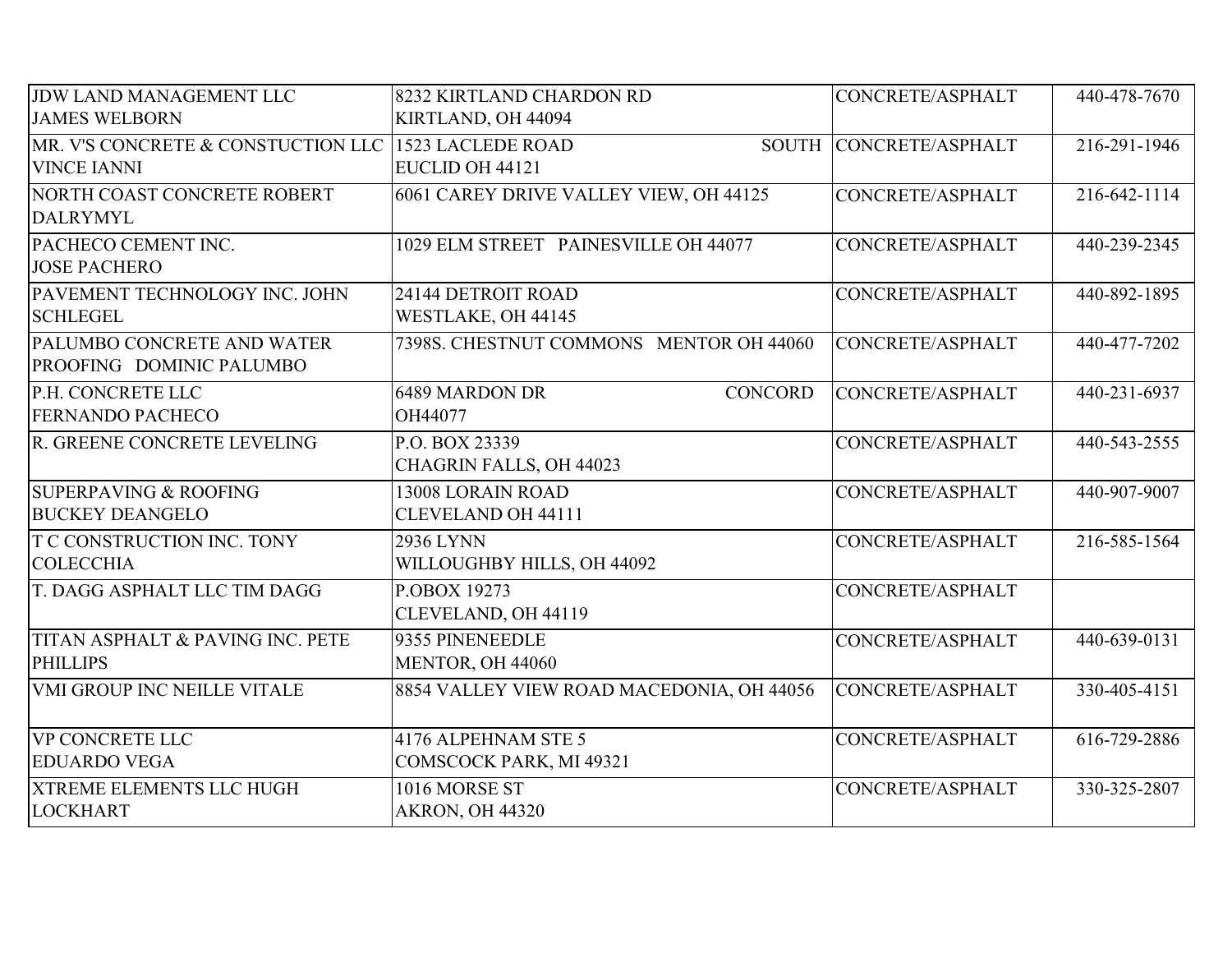| <b>ELECTRIC</b>                                                  |                                                                                                     |                                                                                                                  |  |  |
|------------------------------------------------------------------|-----------------------------------------------------------------------------------------------------|------------------------------------------------------------------------------------------------------------------|--|--|
| A.P.T. ELECTRIC LLC ARMAND TIFFE                                 |                                                                                                     |                                                                                                                  |  |  |
|                                                                  |                                                                                                     | 216-538-0495                                                                                                     |  |  |
|                                                                  |                                                                                                     |                                                                                                                  |  |  |
|                                                                  |                                                                                                     | 330-659-0760                                                                                                     |  |  |
|                                                                  |                                                                                                     |                                                                                                                  |  |  |
| AEC ADVANCED ELECTRIC CO. INC NOEL 3308 E. WATERLOO P.O.BOX 6104 | <b>ELECTRIC</b>                                                                                     | 330-628-1958                                                                                                     |  |  |
| <b>AKRON, OH 44312</b>                                           |                                                                                                     |                                                                                                                  |  |  |
| 7333 SOUTH DEWEY RD AMHERTS, OH 44001                            | <b>ELECTRIC</b>                                                                                     |                                                                                                                  |  |  |
|                                                                  |                                                                                                     |                                                                                                                  |  |  |
| 624 RIVER ST                                                     | <b>ELECTRIC</b>                                                                                     | 216-951-2312                                                                                                     |  |  |
| <b>GRAND RIVER, OH 44045</b>                                     |                                                                                                     |                                                                                                                  |  |  |
| P.O. BOX 23548                                                   | <b>ELECTRIC</b>                                                                                     | 440-543-1153                                                                                                     |  |  |
| CHAGRIN FALLS, OH 44023                                          |                                                                                                     |                                                                                                                  |  |  |
| 30685 SOLON INDUSTRIAL PKWY E SOLON, OH                          | <b>ELECTRIC</b>                                                                                     | 440-914-4200                                                                                                     |  |  |
| 44139                                                            |                                                                                                     |                                                                                                                  |  |  |
| 3090 LINCOLN BLV                                                 | <b>ELECTRIC</b>                                                                                     | 216-849-1319                                                                                                     |  |  |
| CLEVELAND HTS, OH 44118                                          |                                                                                                     |                                                                                                                  |  |  |
| 7291 RAVENNA ROAD                                                | <b>ELECTRIC</b>                                                                                     | 440-354-2880                                                                                                     |  |  |
| CONCORD, OH 44077                                                |                                                                                                     |                                                                                                                  |  |  |
| 3800 PERKINS                                                     | <b>ELECTRIC</b>                                                                                     | 216-361-5101                                                                                                     |  |  |
| CLEVELAND, OH 44114                                              |                                                                                                     |                                                                                                                  |  |  |
| 9995 ST. RT. 88                                                  | <b>ELECTRIC</b>                                                                                     | 330-802-1874                                                                                                     |  |  |
| GARRETTSVILLE,, OH 44231-3308                                    |                                                                                                     |                                                                                                                  |  |  |
| 11467 HUNT ROAD, HUNTSBURG OH 44046                              | <b>ELECTRIC</b>                                                                                     | 216-990-4623                                                                                                     |  |  |
|                                                                  |                                                                                                     |                                                                                                                  |  |  |
| 6650 W SNOWVILLE RD STE K & L BRECKSVILLE,                       | <b>ELECTRIC</b>                                                                                     | 440-262-1298                                                                                                     |  |  |
| OH 44141                                                         |                                                                                                     |                                                                                                                  |  |  |
| <b>8541 EAST EVENUE</b>                                          | <b>ELECTRIC</b>                                                                                     | 216-946-0154                                                                                                     |  |  |
| <b>MENTOR OH 44060</b>                                           |                                                                                                     |                                                                                                                  |  |  |
|                                                                  | <b>13380 CAVES RD</b><br>CHESTERLAND, OH 44026<br><b>3941 BRECKSVILLE RD</b><br>RICHFIELD, OH 44286 | Note: Permits/inspections go through Lake County Bldg. Dept (440 918-2636)<br><b>ELECTRIC</b><br><b>ELECTRIC</b> |  |  |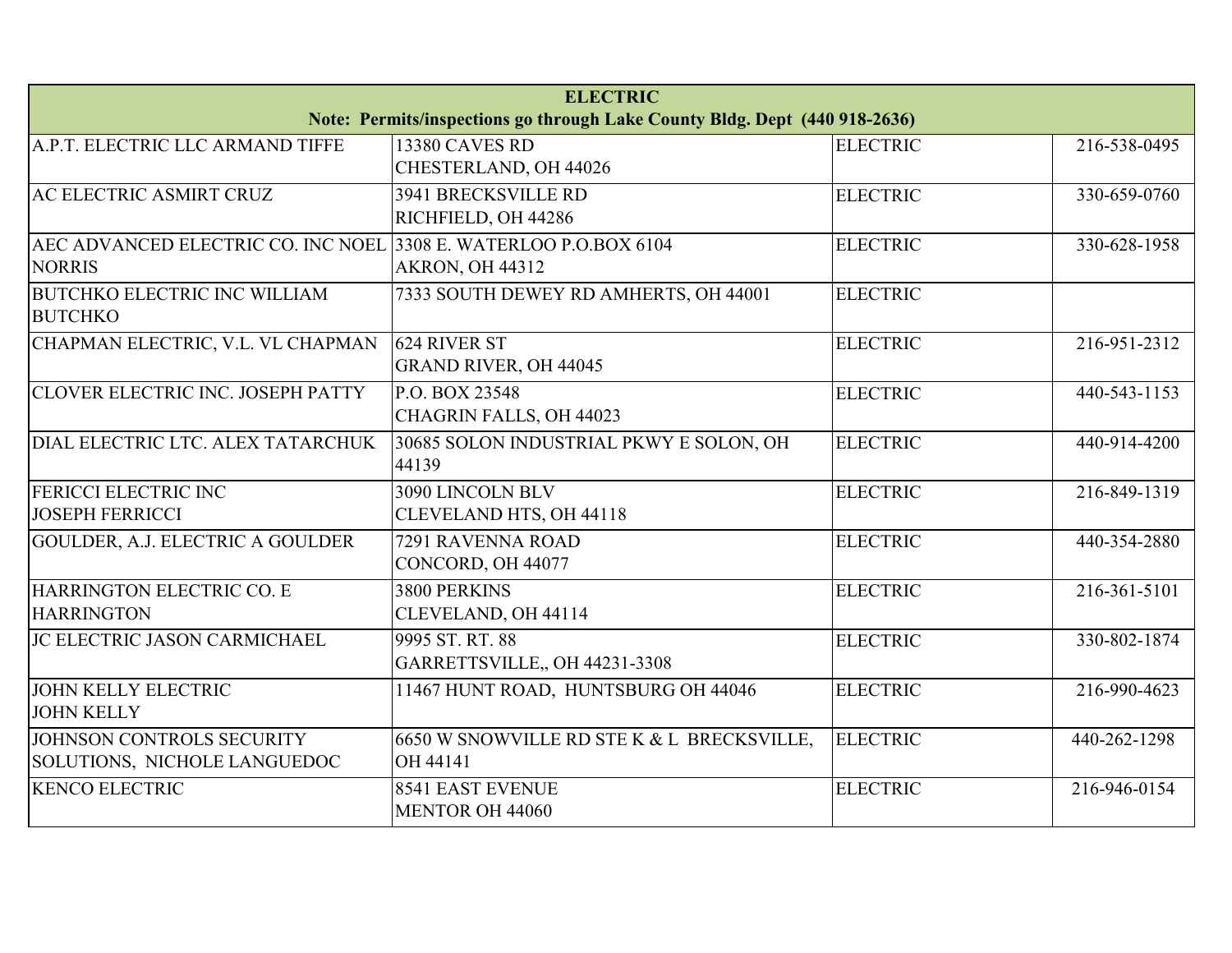| <b>LAKELAND ELECTRIC INC GREG</b> | 5350 GRANT AVE                             | <b>ELECTRIC</b>   | 216-520-5025 |
|-----------------------------------|--------------------------------------------|-------------------|--------------|
| <b>VITTARDI</b>                   | CUYAHOGA HTS, OH 44125                     |                   |              |
| LAKE ERIE ELECTRIC INC            | <b>25730 FIRST ST</b>                      | <b>ELECTRIC</b>   | 440-835-5565 |
| <b>KENNETH BECK</b>               | WESTLAKE, OH 44145                         |                   |              |
| MR. ELECTRIC MATTHEW SMITH        | 8200 EAST PLEASANT VALLEY ROAD             | <b>ELECTRIC</b>   | 216-642-1103 |
|                                   | INDEPENDEN, OH 44131                       |                   |              |
| MONTY ENTERPRISE INC              | 9376 MIDDLEBRANCH AVE NE                   | <b>ELECTRIC</b>   | 330-352-5021 |
| <b>BRADLEY MONTY</b>              | CANTON, OH 44721                           |                   |              |
| PEERLESS ELECTRIC CO. ELECTRIC    | 12712 CHILLICOTHE                          | <b>ELECTRIC</b>   | 440-729-9473 |
| <b>PEERLESS</b>                   | CHESTERLAND, OH 44026                      |                   |              |
| POSITIVE ENERGY ELECTRICAL LLC    | 2404 FOREST GLEN                           | <b>ELECTRIC</b>   | 440-346-5895 |
| <b>STEVEN FORD</b>                | MADISON, OH 44057                          |                   |              |
| PREMISE SOLUTIONS ANDREA          | 7105 KRICK RD                              | <b>ELECTRIC</b>   | 440-703-8200 |
| <b>JOHNSTON</b>                   | WALTON HILLS, PO 44146                     |                   |              |
| MARKO HOME SOLUTIONS LLC PAUL     | <b>P.O.BOX 293 9755 PLANK RD</b>           | <b>ELECTRIC</b>   | 440-968-3262 |
| <b>MARCHAZA</b>                   | MONTVILLE, OH 44064                        |                   |              |
| RUDYAK ELECTRICAL INC             | 8494 NEWCOMB DR                            | <b>ELECTRIC</b>   | 440539-0265  |
| <b>ANDRYIY RUDYAK</b>             | PARMA OH 44129                             |                   |              |
| <b>STREB ELECTRIC LTD. STREB</b>  | 990 ERIE RD UNIT P EASTLAKE, OH 44095      | <b>ELECTRIC</b>   | 440-953-5819 |
|                                   |                                            |                   |              |
| TRC ELECTRIC<br><b>BRETT</b>      | <b>7824 BRECKSVILLE RD</b>                 | <b>ELECTRIC</b>   |              |
| <b>STANOVICH</b>                  | <b>INDEPENDENCE OH 44131</b>               |                   |              |
| WILLIAMS ELECTRIC, D.E., INC. D   | 16776 W. PARK CIRCLE DR. CHAGRIN FALLS, OH | <b>ELECTRIC</b>   | 216-543-1222 |
| <b>WILLIAMS</b>                   | 44023                                      |                   |              |
| ZENITH SYSTEMS ADOLNA NAGY        | 5055 CORBIN RD BEDFORD HTS, OH 44128       | <b>ELECTRIC</b>   | 216-587-9510 |
|                                   |                                            |                   |              |
| <b>EXCAVATION</b>                 |                                            |                   |              |
| MORGANTI ENTERPRISE AL MORGANTI   | 33290 LAKELAND                             | <b>EXCAVATION</b> |              |
|                                   | EASTLAKE, OH 44095                         |                   |              |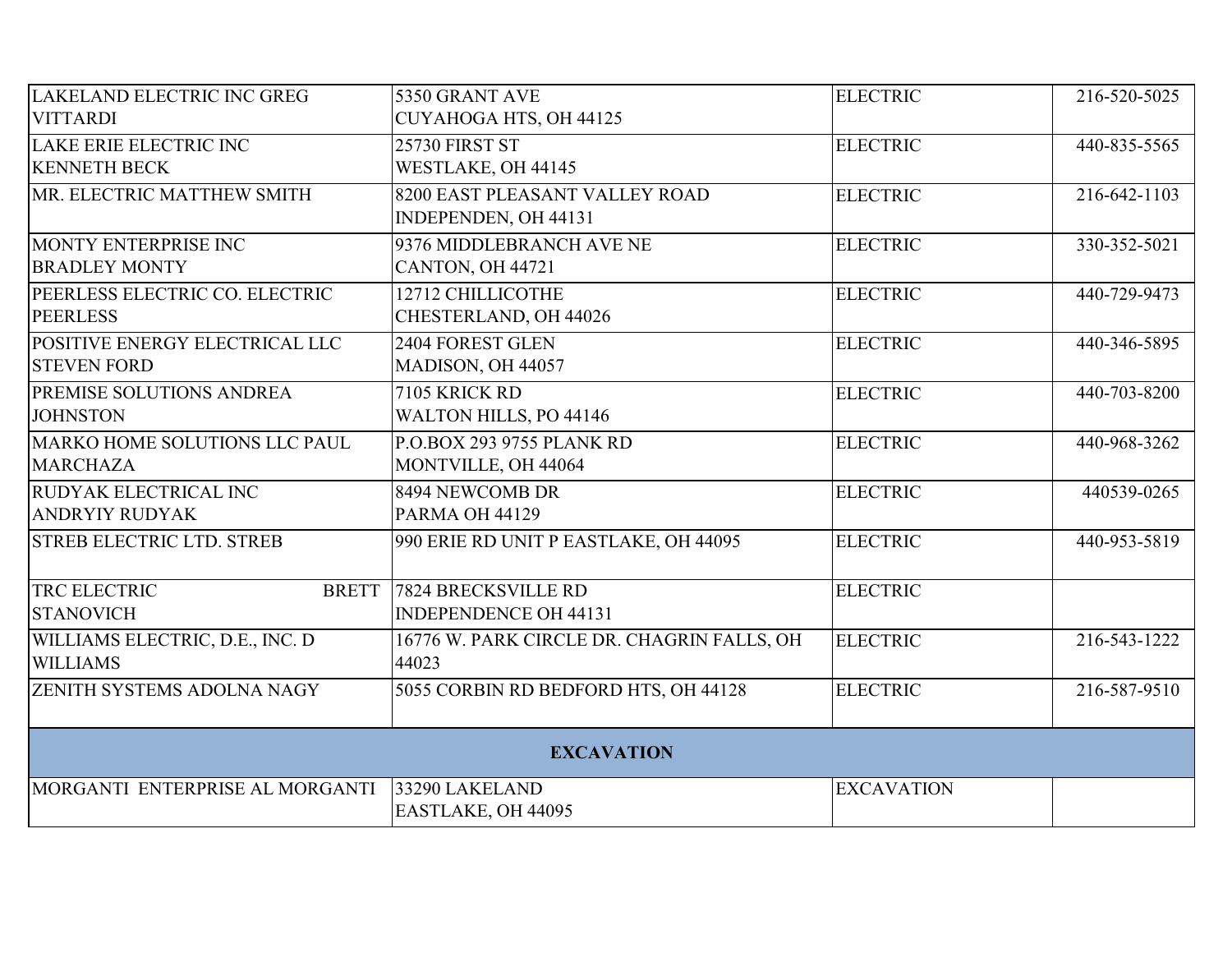| PODOJIL EXCAVATING                                            | 13333 LAWNBURY DR                                          | <b>EXCAVATION</b>      | 440-231-7730 |
|---------------------------------------------------------------|------------------------------------------------------------|------------------------|--------------|
| <b>JAMES PODOJIL</b>                                          | CHESTERLAND, OH 44026                                      |                        |              |
|                                                               | <b>FENCE</b>                                               |                        |              |
| <b>ALWAYS VINYL</b><br><b>BOBBETTE GLASS</b>                  | 817 SALT SPRING ROAD<br>YOUNGSTOWN OH 44509                | <b>FENCE</b>           | 330-448-1863 |
| <b>FRIEL FENCE &amp; DECKS</b><br><b>MIKE</b><br><b>FRIEL</b> | WICKLIFFE FENCE<br>1334 CRANEING RD<br>OH 44-92            |                        | 440-477-9227 |
| <b>GREAT LAKES FENCE CO. GREAT LAKES</b>                      | 11111 BROADWAY<br>CLEVELAND, OH 44125                      | <b>FENCE</b>           | 216-441-2600 |
| <b>HENRY FENCE/FENCE OPTIONS</b><br><b>JOHN HENRY</b>         | 9118 TYLER BLVD., MENTOR OH 44070                          | <b>FENCE</b>           | 440-951-9009 |
| NORTHEAST OHIO FENCE & DECK INC<br><b>JAMES RANDALL</b>       | 14801 BROADWAY AVE., SUITE A<br>MAPLE HEIGHTS OH 44137     | <b>FENCE</b>           | 216-518-7444 |
|                                                               | <b>FIRE PROTECTION</b>                                     |                        |              |
| AMERICAN FIRE & SPRINKLER LLC<br><b>SHARON LUNATO</b>         | 1285 EAST 49TH ST CLEVELAND, OH 44114                      | <b>FIRE PROTECTION</b> | 216-391-5730 |
| <b>BROWN SPRINKLER SERVICE</b><br><b>BROWN</b>                | C 2458 RT 193 P.O.BOX 8<br>DORSET OH 44032                 | <b>FIRE PROTECTION</b> | 216-293-7035 |
| FIRE PROTECTION INC. LEE HOSTETLER                            | 2480 BARTLETT RD.<br>MANTUA, OH 44255                      | <b>FIRE PROTECTION</b> | 330-274-0160 |
| FIVE STAR FIRE PROTECTION SERVICES<br><b>DIANE SCHUSSLER</b>  | 815 SOUTH STREET<br>CHARDON, OH 44024                      | <b>FIRE PROTECTION</b> | 440-951-8255 |
| PROTEGIS FIRE & SAFETY STEPHEN<br><b>DEJOHN</b>               | 6155 ROCKSIDE RD STE 400<br>INDPENDENCE, OH 44131          | <b>FIRE PROTECTION</b> |              |
| JOHNSON CONTROLS FIRE PROTECTION<br>L TYCO TYCO               | ON FILE AS TYCO 17295 FOLTS PKWY<br>STRONGSVILLE, OH 44149 | <b>FIRE PROTECTION</b> | 440-783-0300 |
|                                                               |                                                            |                        |              |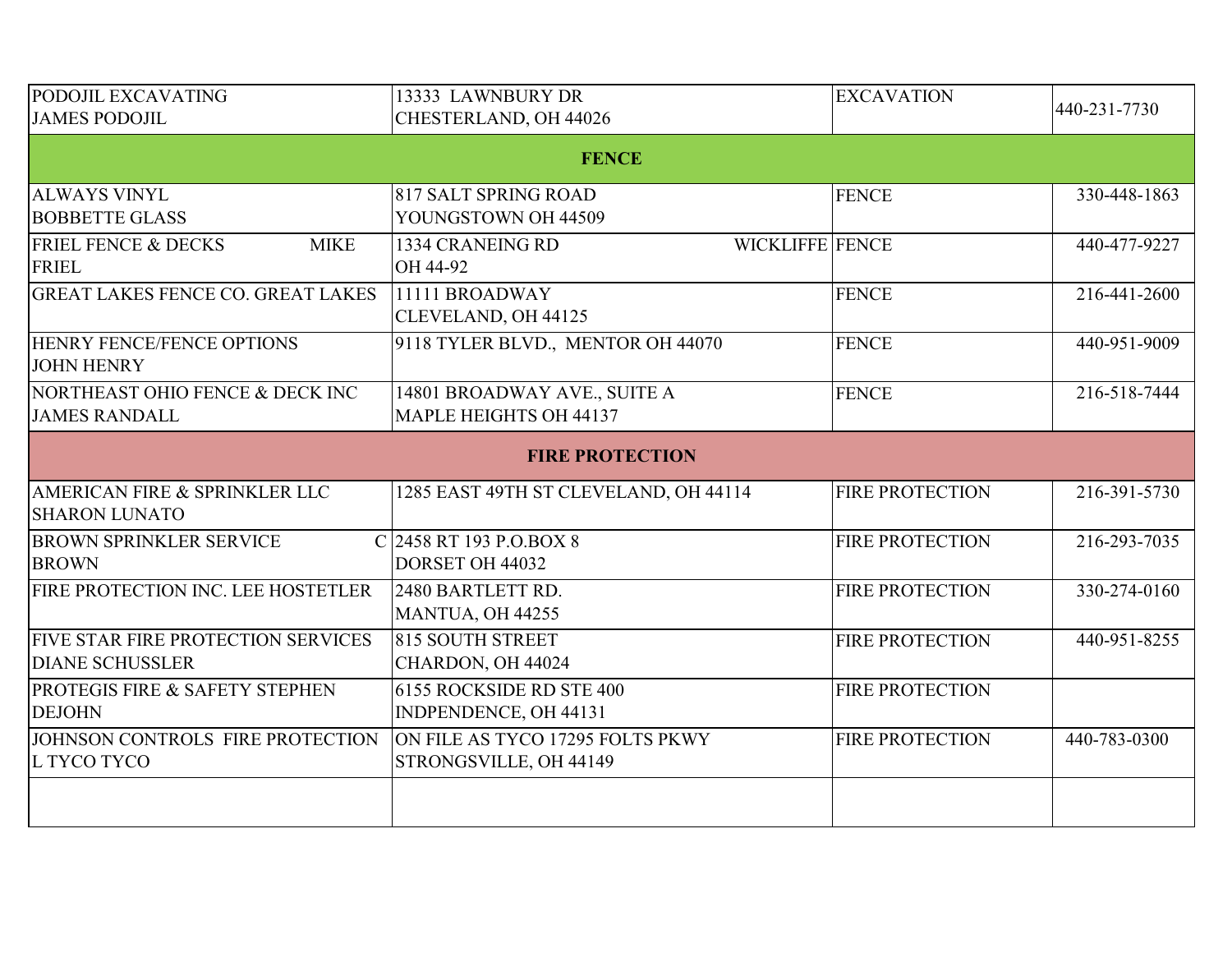| <b>GENERAL</b>                                                |                                                         |                 |              |
|---------------------------------------------------------------|---------------------------------------------------------|-----------------|--------------|
| 29000 PROPERTIES LLC<br><b>RAJKO</b>                          | MIKE 29200 EUCLID AVE WICKLIFFE, OH 44092               | <b>GENERAL</b>  | 440-487-8346 |
| A & B FENCING LLC ANTHONY DENGEL                              | 7100 LAKESHORE<br>OH 44060                              | MENTOR, GENERAL | 440-637-3004 |
| A. C. RATTRAY CONSTRUCTION AL<br><b>RATTRAY</b>               | 7867 PLAINS RD UNIT R5R MENTOR ON THE LAKE,<br>OH 44060 | <b>GENERAL</b>  | 440-257-3400 |
| A & E FACTORY SERVICE LLC DONALD<br><b>MUNN</b>               | 3333 BEVERLY RD<br>HOFFMAN ESTATES, IL 60179            | <b>GENERAL</b>  |              |
| <b>ABSOLUTE ROOFING</b><br><b>CHRIS KAMIS</b>                 | 12301 SPECHER AVE<br>CLEVELAND, OH 44135                | <b>GENERAL</b>  | 216-854-0032 |
| <b>AG POOL PROS LLC</b><br><b>TRAVIS</b><br><b>GREEN</b>      | 1915 ST RT 59 #144<br>KENT,<br>PH 44240                 | <b>GENERAL</b>  | 330-968-9995 |
| A.P.K. CONSTRUCTION JOE KOCHEVAR                              | P.O. BOX 738 WICKLIFFE, OH 44092                        | <b>GENERAL</b>  | 440-943-0790 |
| <b>ACTION DOOR</b><br><b>DINO MASTANTUONO</b>                 | 201 E GRANGER RD BROOKLYN HTS, OH 44131                 | <b>GENERAL</b>  |              |
| ADVANCE DOOR CO. INNA YOUNG                                   | <b>4555 WILLOW PARKWAY</b><br>CLEVELAND, OH 44125       | <b>GENERAL</b>  | 216-883-2424 |
| ADW CONSTRUCTION LLC, ADAM<br><b>WILLIAMS</b>                 | 414 1/2 MEW 4TH STREET FAIRPORT OH 440                  | <b>GENERAL</b>  | 440-346-1582 |
| ALBA CONTRACTORS ELAINE SLUGA                                 | 8670 TWINBROOK<br>MENTOR, OH 44060                      | <b>GENERAL</b>  | 440-974-9085 |
| ALL CONSTRUCTION SERVICES LLC<br><b>PPAM HENSON</b>           | 495 S HIGH ST STE 50 COLUMBUS, OH 43215                 | <b>GENERAL</b>  |              |
| ALL WAYS CONSTRUCTION LLC JERROD<br><b>RONYAK</b>             | 11938 MAYFIELD RD<br>CHARDON, OH 44024                  | <b>GENERAL</b>  |              |
| <b>ANTHEMN ROOFING &amp; REMODELING</b><br><b>FRANK SZTUL</b> | 28865 HAZEL AVE<br>WICKLIFFE, OH 44092                  | <b>GENERAL</b>  | 440-376-6475 |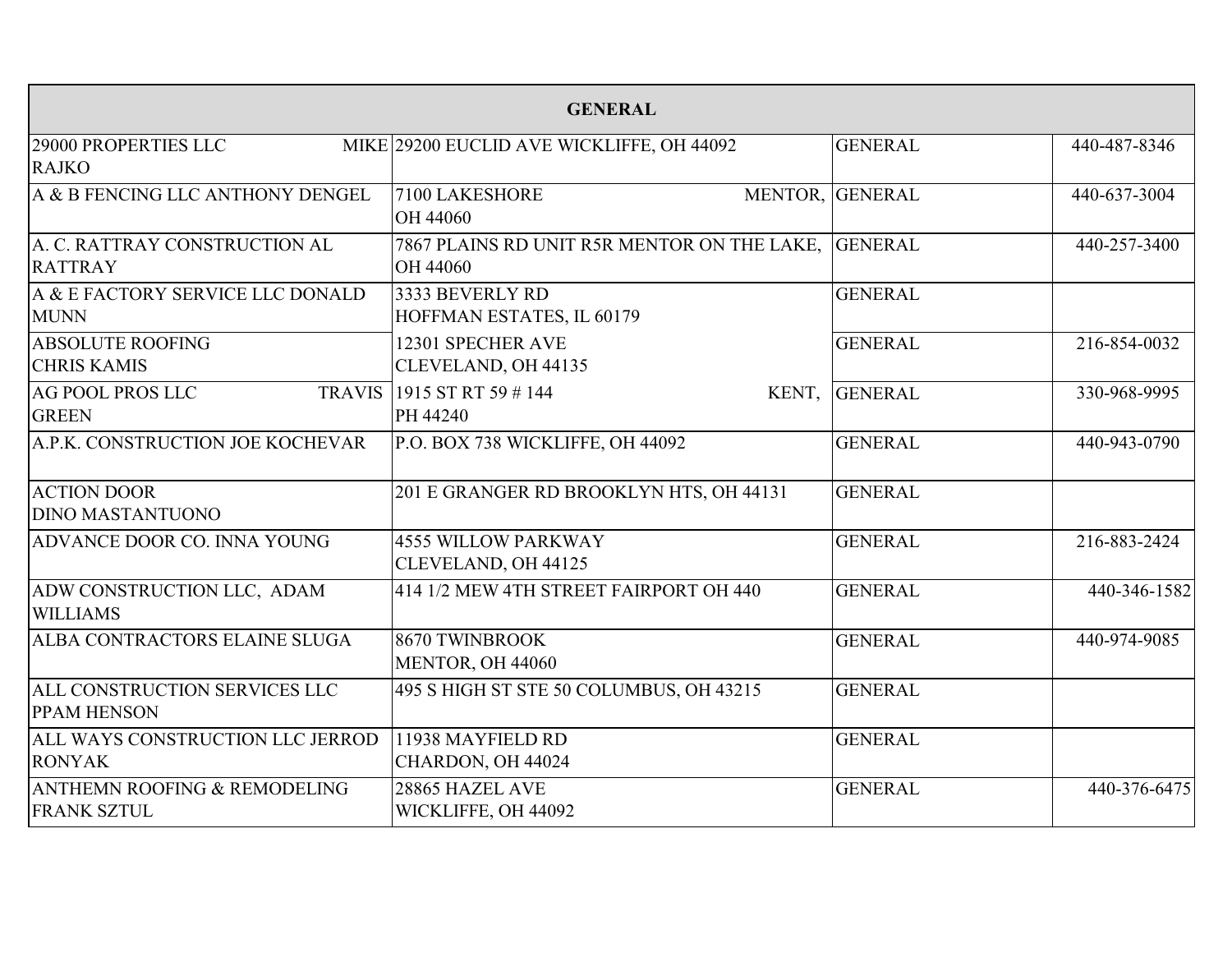| <b>APPLE CREEK ROOFING</b><br>JOEL                                     | 8917 S LAMSAS RD<br><b>APPLE</b>                           | <b>GENERAL</b> | 330-621-3381 |
|------------------------------------------------------------------------|------------------------------------------------------------|----------------|--------------|
| <b>MILLER</b>                                                          | <b>CREEK, OH 44606</b>                                     |                |              |
| <b>AYRSHIRE INC. AYSHIRE</b>                                           | 191 FIFTH AVENUE PO BOX 172 CHARDON, OH<br>44024           | <b>GENERAL</b> | 216-286-9507 |
| <b>BARBERA HOME IMPROVEMENT INC.</b><br><b>ANGELA BARBERA</b>          | 5376 RIDGE ROAD<br><b>PARMA, OH 44134</b>                  | <b>GENERAL</b> | 440-843-8987 |
| <b>BATH FITTER/OHIO BATH SOLUTIONS</b><br><b>FRANK CICCOCIOPPO</b>     | 542 INDUSTRIAL DR LEWISBERRY, PA 17339                     | <b>GENERAL</b> | 717-932-2500 |
| BE NEXT AWNINGS & GRAPHICS ALDO<br><b>DURE</b>                         | 5109 CLARK AVE<br>CLEVELAND, OH 44102                      | <b>GENERAL</b> | 216-688-1800 |
| RP BIONDOLILLO GENERAL CONT. RP<br><b>BIONDOLILLO</b>                  | 11400 BIG CREEK<br>CONCORD, OH 44077                       | <b>GENERAL</b> | 440-354-6754 |
| <b>BG CONTRACTING LLC</b><br><b>GROSSMAN</b>                           | <b>BRIAN 322 BAYSHORE</b><br>EASTLAKE, GENERAL<br>OH 44095 |                | 216-496-2117 |
| <b>BO'S REMODELING LLC</b><br><b>JAMES LEHMAN</b>                      | 19460 BENNINGTON<br>STRONGSVILLE OH 44136                  | <b>GENERAL</b> | 216-246-1510 |
| <b>BROADWAY WRECKING, INC.</b>                                         | 3950 E. 86TH<br><b>CLEVELAND OH</b><br>44105               | <b>GENERAL</b> | 216-271-3939 |
| <b>BURRIER SERVICE CO., INC. BURRIER</b>                               | 8669 TWINBROOK<br>MENTOR, OH 44060                         | <b>GENERAL</b> | 216-946-6019 |
| C & J CONTRACTORS<br><b>CRAWFORD</b>                                   | CRAIG 866 ADDISON ROAD<br><b>CLEVLEAND OH 44103</b>        | <b>GENERAL</b> | 216-391-5700 |
| <b>CLAIM PROFESSIONALS OF CLEVELAND</b><br><b>DAN AUSTIN</b>           | 36430 READING AVE #5<br>WILLOUGHBY, OH 44094               | <b>GENERAL</b> | 440-343-8671 |
| <b>CLASSIC RENOVATIONS AND</b><br><b>CARPENTRY CHRISTOPHER SALYERS</b> | 2769 JEFFERSON ST APT 101 ROCK CREEK, OH<br>44084          | <b>GENERAL</b> |              |
| <b>CLEVELAND GLASS BLOCK GLASS</b><br><b>BLOCK WEST SIDE</b>           | 4566 71ST ST<br>CUYAHOGA HTS, OH 43220                     | <b>GENERAL</b> | 216-531-6363 |
| <b>CLEVELAND ROOFING INC ROMAN</b><br><b>IVANON</b>                    | <b>8740 BROADWAY AVE</b><br>$C$ ; EVE; AMD, OH 44105       | <b>GENERAL</b> | 216-798-9030 |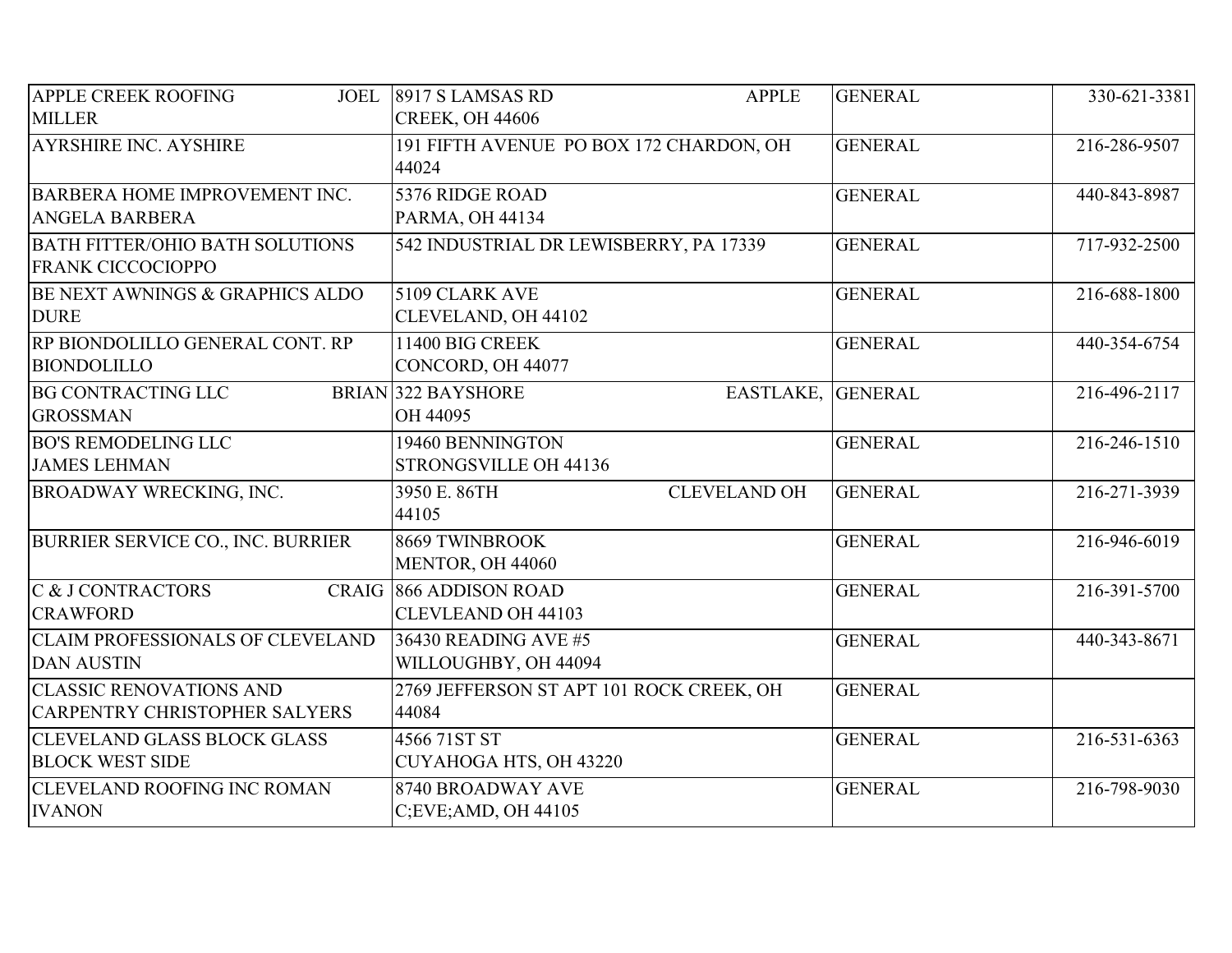| CMS MECHANICAL SERVICES ROBERT      | 1045 JOHN RODES BLVD MELBOURNE, FL 32904        | <b>GENERAL</b>        |              |
|-------------------------------------|-------------------------------------------------|-----------------------|--------------|
| <b>BULL</b>                         |                                                 |                       |              |
| COMUNALE, S.A. CO. INC.             | 2900 NEW PARK DR BARBERTON, OH 44203            | <b>GENERAL</b>        | 330-706-3040 |
| N/A                                 |                                                 |                       |              |
| CONSTRCTION ZONE,                   | GREGG 6906 ENGLE ROAD STE 8 MIDDLEBURG HTS., OH | <b>GENERAL</b>        | 440-243-7500 |
| <b>STONE</b>                        | 44130                                           |                       |              |
| COUNTY-WIDE REPLACEMENT WINDOW      | 113 NORTH HAMBDEN<br>CHARDON, GENERAL           |                       | 440-285-4930 |
| <b>WIDE COUNTY</b>                  | OH 44024                                        |                       |              |
| <b>CUSTOM CABLE CONTRUCTION INC</b> | 3670 PROGRESS ST. NW                            | <b>CANTON</b> GENERAL | 330-351-1207 |
| <b>ANTHONY CHIRUMBOLO</b>           | OH 44705                                        |                       |              |
| <b>D.B. BENTLEY DENNIS BENTLEY</b>  | <b>2649 NARROWS ROAD</b>                        | <b>GENERAL</b>        | 440-352-8495 |
|                                     | PAINESVILLE, OH 44077                           |                       |              |
| D &W BASEMENT WATERPROOFING LLC     | 10555 VILLAGE DRIVE UNIT 4                      | <b>GENERAL</b>        | 330-396-8694 |
| <b>DANIEL GRCAR</b>                 | <b>GARRETSVILLE OH 44231</b>                    |                       |              |
| DANIEL RUPNOW DANIEL RUPNOW         | 314 CHARDON AVE CHARDON, OH 44024               | <b>GENERAL</b>        | 440-321-8780 |
|                                     |                                                 |                       |              |
| DAUGHERTY CONSTRUCTION INC. HAL     | 22460 LAKELAND                                  | <b>GENERAL</b>        | 216-731-9444 |
| <b>DAUGHERTY</b>                    | EUCLID, OH 44132                                |                       |              |
| DAVERON BUILDERS DAVE MULLET        | 5250 HOFFMAN RD                                 | <b>GENERAL</b>        | 440-474-0061 |
|                                     | <b>ROME, OH 44085</b>                           |                       |              |
| DESIGNERS EDGE CONSTRUCTION INC.    | <b>7685 SNOWBERRY</b>                           | <b>GENERAL</b>        |              |
| <b>TODD VICTOR</b>                  | MENTOR, OH 44060                                |                       |              |
| DISASTER RECONSTRUCTION NC. GREG    | 33851 CURTIS BLVD SUITE 202                     | <b>GENERAL</b>        | 440-494-8099 |
| <b>DENNISON</b>                     | EASTLAKE, OH 44095                              |                       | 440-951-6004 |
| DOMENICK SEWER DOMENICK             | 35886 LAKELAND                                  | <b>GENERAL</b>        | 440-946-6405 |
|                                     | EASTLAKE, OH 44095                              |                       |              |
| DON WARTKO CONSTRUCTION INC.        | 975 TALLMADGE RD                                | <b>GENERAL</b>        | 330-673-5252 |
| <b>THOMAS WARTKO</b>                | <b>KENT, OH 44240</b>                           |                       |              |
| <b>DOUG HOLMES</b>                  | DOUGLAS 9 MAGNOLIA                              | <b>GENERAL</b>        | 216-513-0586 |
| <b>HOLMES</b>                       | CLEVELAND, OH 44110                             |                       |              |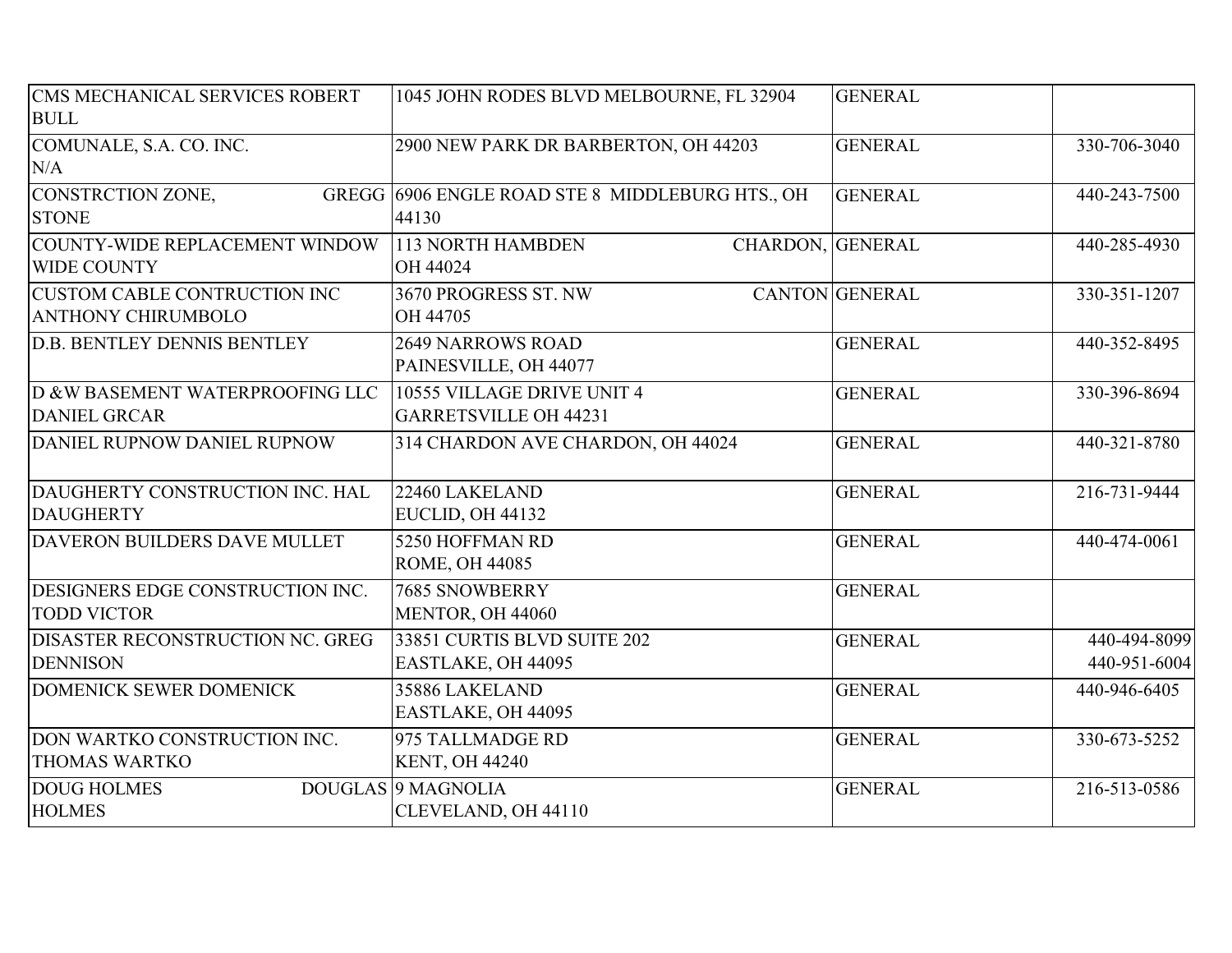| E.R. CONCRETE & SEWER ED REID                                   | 329 SALIENT PL.<br>EASTLAKE, OH 44095               | <b>GENERAL</b> | 216-942-8952       |
|-----------------------------------------------------------------|-----------------------------------------------------|----------------|--------------------|
| <b>EMPIRE PAVING LLC</b><br>NICHOLAS SOMMER                     | <b>4620 JOHNSTON PARKWAY</b><br>CLEVELAND, OH 44128 | <b>GENERAL</b> | 216-581-1000       |
| EMPIRE WINDOW CO. ALLEN KRONICK                                 | 24645 PETTIBONE RD<br><b>SOLON, OH 44139</b>        | <b>GENERAL</b> | 440-232-1550       |
| ENERGY MECHANICAL CORPORATION,<br><b>INC. ENERGY MECHANICAL</b> | 28045 RANNEY PARKWAY<br>WESTLAKE, OH 44145          | <b>GENERAL</b> | 216-871-2055       |
| ERIE CONSTRUCTION MID WEST INC.<br><b>PATRICK TROMPGTER</b>     | 4271 MONROE ST<br>TOLEDO, OH 44360-6                | <b>GENERAL</b> | 419-472-4200       |
| EUCLID GLASS & DOOR RICHARD<br><b>WANDEL</b>                    | 4560 GLENBROOK<br>WILLOUGHBY, OH 44094              | <b>GENERAL</b> | 440-269-1335       |
| <b>EUCLID JALOUSIES TIM AQUILA</b>                              | 490 EAST 200 ST. EUCLID, OH 44119                   | <b>GENERAL</b> | 216-486-1112       |
| FEAZEL ROOFNIG CO ROSS APPLEDORN                                | 7895 WALTON PKWY<br>NEW ALBANY, OH 43054            | <b>GENERAL</b> | $614 - 898 - 7663$ |
| FINAL TOUCH CONSTRUCTION &<br><b>REMODELI MEGAN STEINBERGER</b> | 21012 AURORA RD BEDFORD, OH 44146                   | <b>GENERAL</b> | 330-998-1577       |
| FOUR SEASONS CONSTRCTON &<br>ROOFING, DANIEL ANDERSON           | 11499 THWING ROAD<br>CHARDON OH 44024               | <b>GENERAL</b> | 440-286-1613       |
| <b>FREE FLOW BUILDERS LLC</b><br><b>KNOX</b>                    | PAUL 4608 INDIANOLA AVE<br>COLUMBUS, OH 43214       | <b>GENERAL</b> | 614-238-9742       |
| FRONTGATE CONSTRUCTION SERVICES<br><b>GRO ERIK SWAIN</b>        | 35922 SKYTOP LN<br>WILLOUGHBY, OH 44094             | <b>GENERAL</b> | $440-533-1005$     |
| GABOR ENTERPRISES INC AMY GIBBONS 3420 CLARK RD PERRY, OH 44081 |                                                     | <b>GENERAL</b> | 440-259-1001       |
| <b>GEIS CONSTRUCTION INC. JEFFRE</b><br><b>MARTIN</b>           | 10020 AURORA HUDSON RD STREESTBORO, OH<br>44241     | <b>GENERAL</b> | 216-218-3508       |
| <b>GIANNA'S ROOFING &amp; REMODELING AL</b><br><b>CASERTA</b>   | 38600 LAKESHORE<br>WILLOUGHBY, OH 44094             | <b>GENERAL</b> | 440-821-6311       |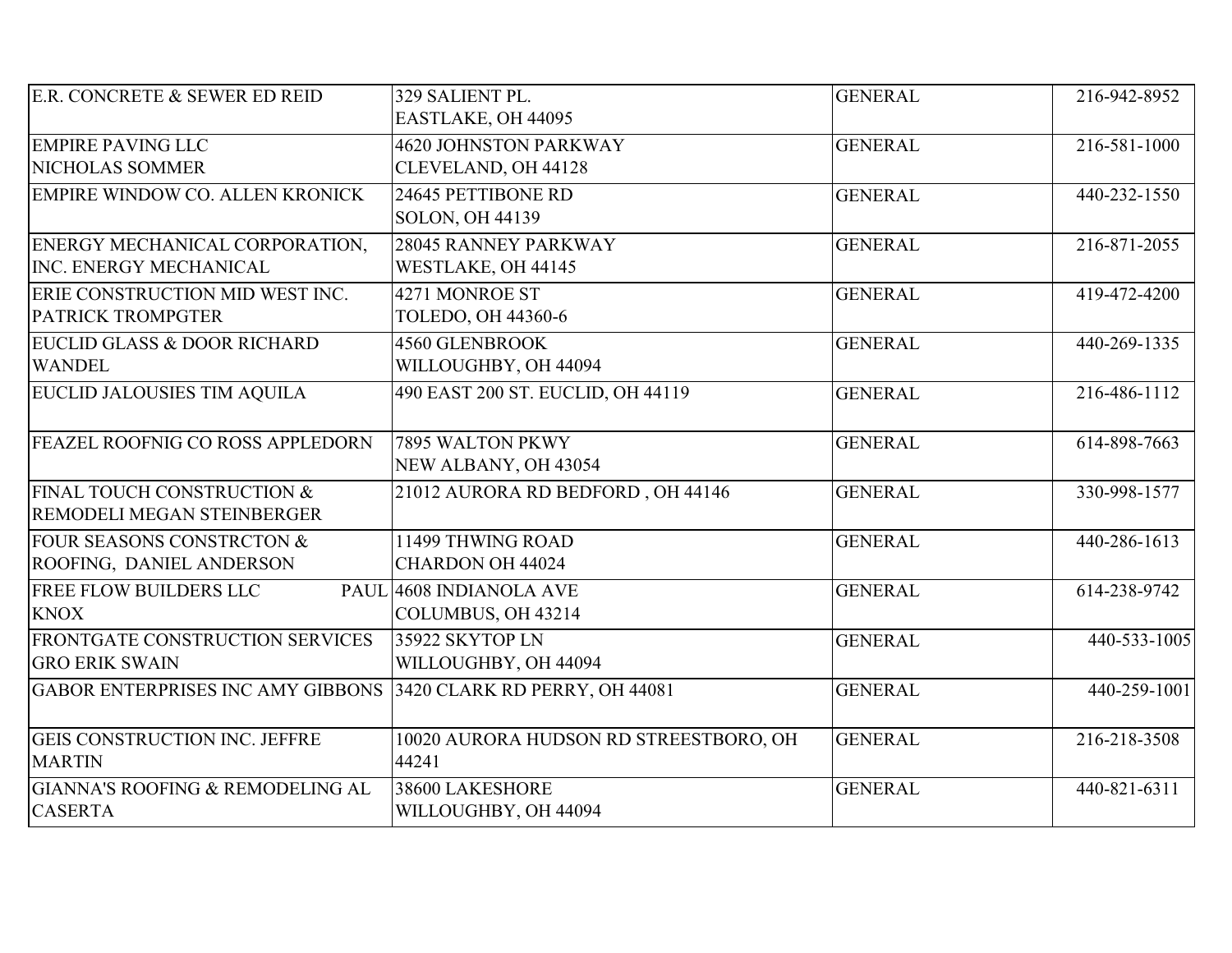| <b>GOR BUILDERS LLC GRIGOR HAKOBYAN 1839 ROBINDALE ST</b> | WICKLIFFE, OH 44092                                              | <b>GENERAL</b> | 440-390-2229 |
|-----------------------------------------------------------|------------------------------------------------------------------|----------------|--------------|
| <b>GREAT LAKES CRUSHING, LTD. LAKES</b><br><b>GREAT</b>   | 30831 EUCLID AV<br>WILLOWICK, OH 44092                           | <b>GENERAL</b> | 440-944-5500 |
| <b>GUARDIAN ALARM</b><br><b>LAUB</b>                      | JEFF 9545 MIDWEST AVE<br><b>GARFIELD HTS. OH 44125</b>           | <b>GENERAL</b> | 216-496-8716 |
| HAMMOND CONSTRUCTION INC. JOHN<br><b>KIRKPATRICK</b>      | 1278 PARK AVE SW CANTON, OH 44706                                | <b>GENERAL</b> | 330-455-7039 |
| <b>INOVATIVE INTERIOR CONSTRUCTION</b><br><b>AL ARBDT</b> | 11700 STATION ROAD 34 COLUMBIA STATION OH GENERAL<br>44028       |                | 216-245-3006 |
| <b>HIGHLAND ANDREWS LLC</b><br><b>ANDREW CIRINO SR</b>    | <b>4875 WALDAMERE AVE</b><br>WILLOUGHBY, OH 44094                | <b>GENERAL</b> | 440-364-6729 |
| J A S CONSTRUCTION JOHN STEMPIHAR                         | 29121 CHARDON RD<br>WILLOUGHBY GENERAL<br><b>HILLS, OH 44092</b> |                | 216-598-7224 |
| <b>JCI CONTRACTORS CHARLES</b><br><b>BORSUKOFF</b>        | ASHTABULA,<br>529 WEST PROSPECT RD<br>OH 44004                   | <b>GENERAL</b> | 440-812-8698 |
| JD ROOFING & EXTERIORS INC<br><b>JOHN DOSTAL</b>          | 10818 BEECH ST NE<br><b>ALLIANCE GENERAL</b><br>OH 44601         |                | 330-206-6942 |
| JEO CONSTRUCTION LTD<br><b>JON OSTDY/UX</b>               | 33260 LAKE SHORE BLDV<br><b>EASTLAKE OH 44095</b>                | <b>GENERAL</b> | 440-946-3534 |
| <b>JTL CONSTRUCTION</b><br><b>LEONARD</b>                 | JEFF 9601 GRANGER RD<br>GARFILED, OH 44125                       | <b>GENERAL</b> | 216-258-0987 |
| <b>JAMN CONCRETE LLC</b><br><b>ALEX HASYCHAK</b>          | 12822 STATE RD<br><b>NORTH ROYATON, OH 44133</b>                 | <b>GENERAL</b> | 440-403-5139 |
| JOHN G JOHNSON CONSTRUCTION CO.<br><b>MARTY WEBER</b>     | 1284 RIVER BEND STREET CLEVELAND OH 44113                        | <b>GENERAL</b> | 216-938-5050 |
| <b>KARBELLA CONSTRUCTION</b><br><b>SHANE PIERCE</b>       | 38333 PELTON ROAD<br>WILLOUGHBY OH 44094                         | <b>GENERAL</b> | 440-742-2287 |
| <b>KERNS HOME IMPROVEMANT</b><br><b>GREG KERNS</b>        | <b>192 SHORELAND CIRCLE</b><br>WILLOWICK OH 44095                | <b>GENERAL</b> | 440944-1053  |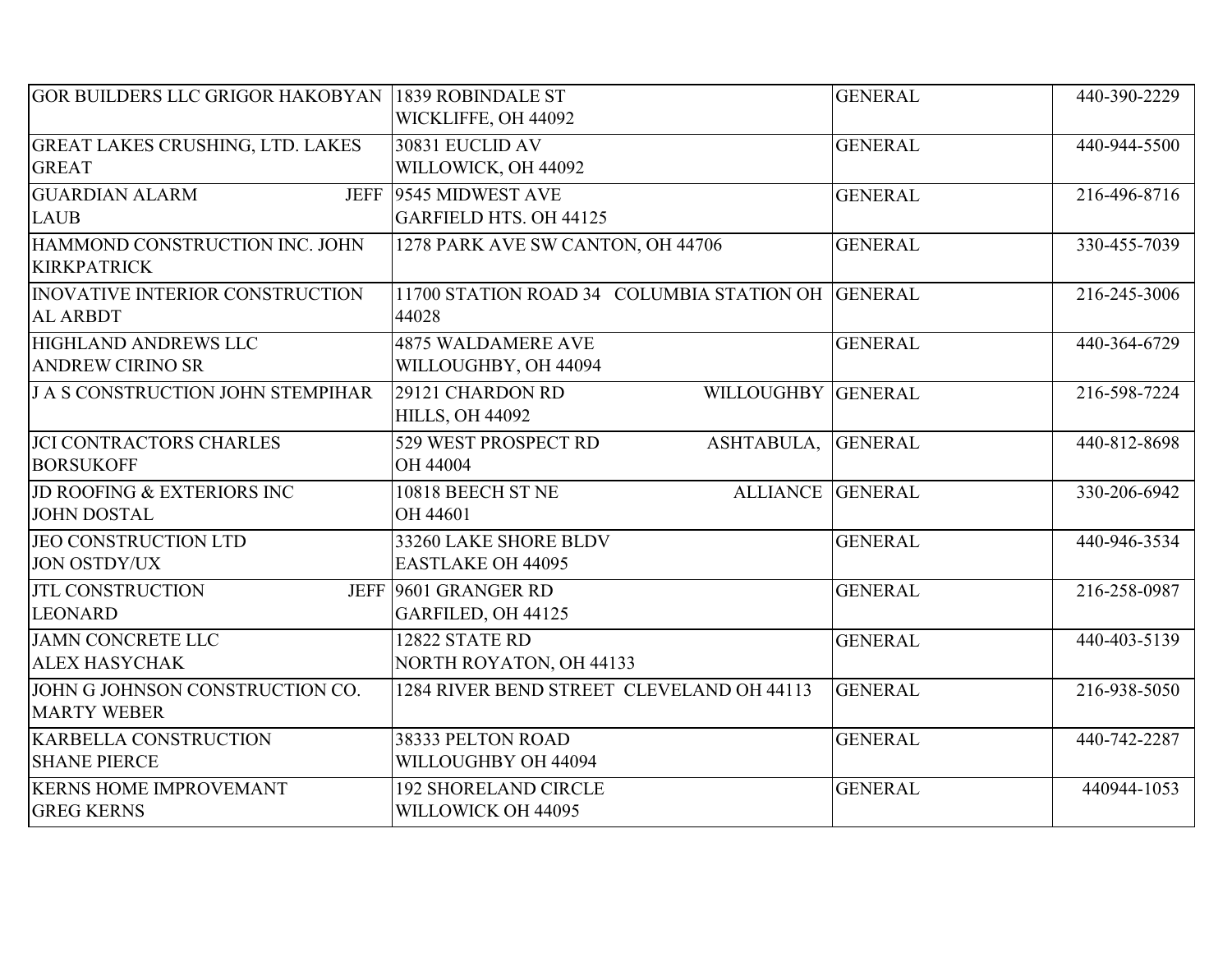| <b>KRESS CONSTRUCTION</b>      | 3940 E. 55TH                             | <b>GENERAL</b> | 216-883-7992   |
|--------------------------------|------------------------------------------|----------------|----------------|
|                                | LAKEWOOD, OH 44107                       |                |                |
| <b>KLASIC CUSTUM DECKS</b>     | 2921 CENTER STREET                       | <b>GENERAL</b> | 330-478-3476   |
| <b>JACKIE KLBNOSKI</b>         | <b>BRUNSWICK OH 44212</b>                |                |                |
| <b>KLIMEK CONSTRUCTION</b>     | 10701 DORMAE CT                          | <b>GENERAL</b> | 216-324-8919   |
| <b>BUTCH KLIMEK</b>            | CONCORD OH 44077                         |                |                |
| L.J.I. INC.<br><b>JOHN</b>     | 7855 RUSSELLHURST<br>KIRTLAND,           | <b>GENERAL</b> | 440-256-2511   |
| <b>LEVKULICH</b>               | OH 44094                                 |                |                |
| LEDNOR COPR/DBA GUTTER HELMET  | 690 B LAKEVIEW PLAZA COLUMBUS, OH 43085  | <b>GENERAL</b> | 614-841-9600   |
| <b>BRANDON MINER</b>           |                                          |                |                |
| <b>LEGACY ROOFING SERVICES</b> | <b>800 KILLIAN ROAD</b>                  | <b>GENERAL</b> | 330-645-6000   |
| <b>RICH CAMPBELL</b>           | AKRON OH 44319                           |                |                |
| LINCOLN ALAN CONSTRUCTION INC. | 9210 CRACKEL RD                          | <b>GENERAL</b> | 216-403-3373   |
| <b>ALAN BOBNAR</b>             | HAGIRN FALLS, OH 44023                   |                |                |
| LITEHOUSE PRODUCTS, INC.       | 11052 PEARL ROAD                         | <b>GENERAL</b> | 216-238-7300   |
|                                | STRONGSVILLE, OH 44136                   |                |                |
| LORAIN GLASS CO INC.           | 1875 N. RIDGE ROAD E. STEK               | <b>GENERAL</b> | 440-277-6004   |
|                                | <b>LORAIN OH 44055</b>                   |                |                |
| MR. DRIVEWAY LLC               | 5541 W HEISLEY RD                        | <b>GENERAL</b> | 216-215-1926 6 |
| <b>PETER MALONE</b>            | MENTOR, OH 44060                         |                |                |
| MR. EXCAVATOR, INC. TIMOTHY    | 8616 EUCLID-CHARDON                      | <b>GENERAL</b> | 440-256-2008   |
| <b>FLESHER</b>                 | KIRTLAND, OH 44094                       |                |                |
| MRH PAVING & SEALCOATING LLC   | CHARDON, OH<br>P.O BOX 923               | <b>GENERAL</b> | 440-867-4766   |
| <b>MIKE HUMPHREYS</b>          | 44024                                    |                |                |
| MACGREGOR CONSTRUCTION BOB     | 400 EAST BARRINGTON DR CHARDON, OH 44024 | <b>GENERAL</b> | 440-943-3879   |
| <b>MURPHY</b>                  |                                          |                |                |
| <b>MANN BROTHERS PROPERTY</b>  | 8755 MUNSON ROAD                         | <b>GENERAL</b> | 440-897-2332   |
| <b>RESTORATION, KEVIN MANN</b> | <b>MENTOR OH 44060</b>                   |                |                |
| MANGO MANAGEMENT SERVICES LLC  | 1363 E 286                               | <b>GENERAL</b> |                |
| <b>JOE MANGUELLUZI</b>         | WICKLIFFE, OH 44092                      |                |                |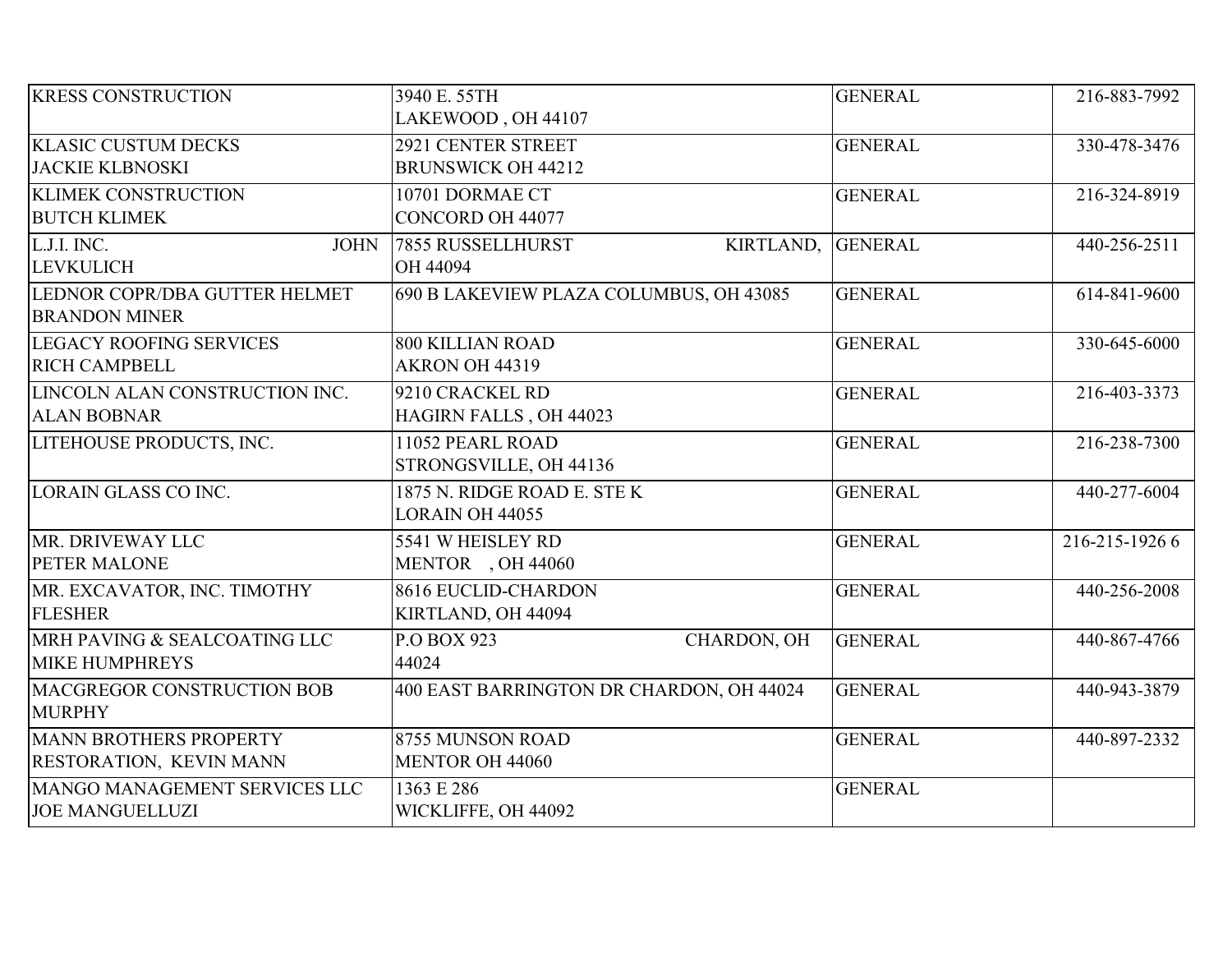| MARKO HOME SOLUTIONS LLC<br>PAUL MARCHAZA                  | 8675 MARJORIE DR MENTOR, OH 44060                               | <b>GENERAL</b>       | 440-209-5022       |
|------------------------------------------------------------|-----------------------------------------------------------------|----------------------|--------------------|
| MAS TECH NORTH AMERICA INC. TONY<br><b>CHRISCOE</b>        | 209 ART BRYAQN DR ASHBORO, NC 27203                             | <b>GENERAL</b>       | 336-672-4632       |
| MASTRONARDI CONSTRUCTION LLC<br><b>AUGUSTA MASTRONARDI</b> | 8665 SCENICVIEW DR<br><b>BROADVIEW GENERAL</b><br>HTS, OH 44147 |                      | 440-341-6970       |
| MENTOR WINDOW/OHIO HOME<br><b>IMPROVEMENT DAN DOUGLAS</b>  | 7731 LAKESHORE BLVD.<br>MENTOR, OH 44060                        | <b>GENERAL</b>       | 440-257-7575       |
| MID CONTINENT CONSTRUCTION CO.                             | 7234 FREEWAY AVE.<br>OAKWOOD VILLAGE, OH 44146                  | <b>GENERAL</b>       | 440-439-6100       |
| MIDWEST STEEL CARPORTS<br><b>ADEEL CABRERA</b>             | 2505 N STATE HWY 360 STE 110<br><b>PRARIE, TX 75050</b>         | <b>GRAND</b> GENERAL |                    |
| <b>MIKE BOLIN MIKE BOLIN</b>                               | 500 WOODSTOCK RD EASTLAKE, OH 44095-4409                        | <b>GENERAL</b>       | 440-946-7945       |
| MIKE'S HOME IMPROVEMENT<br><b>MIKE BANDO</b>               | 5450 ST. PETERSWAY<br>MENTOR, OH 44060                          | <b>GENERAL</b>       | 440-209-0840       |
| MUDD CONSTRUCTION LERRY MUDD                               | 3284 E WATERLOO<br><b>AKRON, OH 44312</b>                       | <b>GENERAL</b>       | 330-628-8216       |
| NEXTGEN RESTORATION INC MEGAN<br><b>STEINBERGER</b>        | 26650 RENAISANCE PARKWAY UNIT 6<br>WARRENSVILLE HTS, OH -       | <b>GENERAL</b>       | $(330) 281 - 8953$ |
| NORRIS BROTHERS COMPANY, INC.<br><b>MCBRIDE</b>            | 2138 DAVENPORT AVE.<br>CLEVELAND, OH 44114                      | <b>GENERAL</b>       | 216-771-2233       |
| NORTHEAST OHIO TRENCHING SERVICE<br>I GEORGE GORUP         | 17900 MILES RD WARRENSVILLE HTS, OH 44128                       | <b>GENERAL</b>       | 216-663-6006       |
| OHIO ROOFING SIDING & SLATE LLC<br><b>DAVID BYRD</b>       | 2114 BROADVIEW RD<br>CLEVELAND, H4 44109                        | <b>GENERAL</b>       | 216-862-4553       |
| OSC CO. LLC.                                               | 4090 E. 71ST #103 CLEVELAND OH 44105                            | <b>GENERAL</b>       | 440-520-5246       |
| OVERLAND CONTRACTING INC. DANNY<br><b>QUINN</b>            | 600 N. GREENFIELD PKWY GARNER, NC 27529                         | <b>GENERAL</b>       |                    |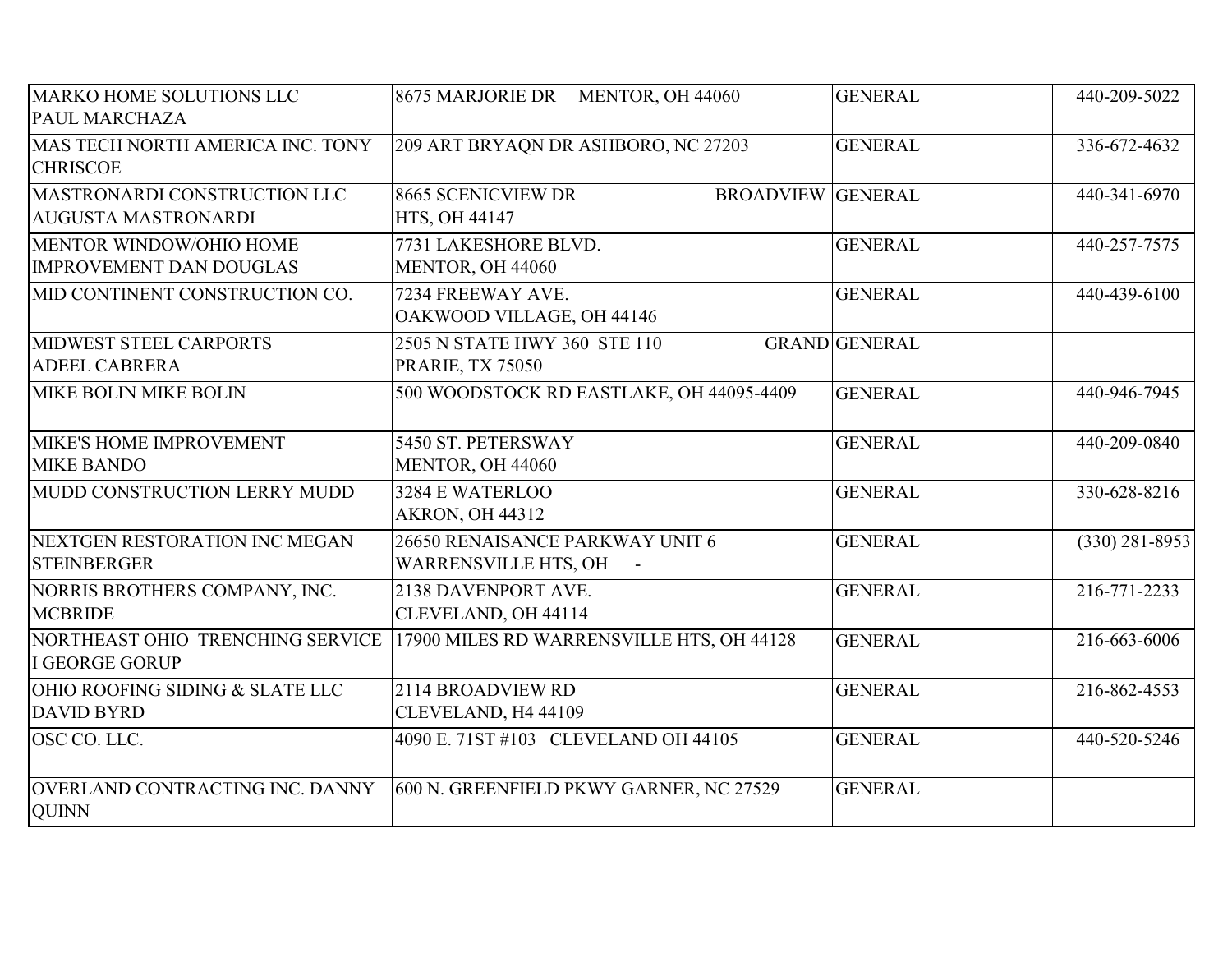| PALMER PROPERTIES LLC                 | 4688 ST RT 95                              | <b>GENERAL</b> | 419-883-3114 |
|---------------------------------------|--------------------------------------------|----------------|--------------|
| <b>SCOTT PALMER</b>                   | PERRYSVILLE OH 44864                       |                |              |
| PALMETTO SOLAR LLC                    | 1505 KIND ST EXT STE 200                   | <b>GENERAL</b> | 843-720-1844 |
| <b>CHARLES KEMPER</b>                 | CHARELESTON, SC 29405                      |                |              |
| PAP'S CONSTRUCTOIN SERVICE LLC        | P.O.BOX 332<br>MOGADORE,                   | <b>GENERAL</b> |              |
| <b>GREGORY HADDEK</b>                 | OH 44260                                   |                |              |
| PARKHILL ROOFING                      | KEN 38348 APOLLO PARKWAY                   | <b>GENERAL</b> | 216-381-7414 |
| <b>ROMANINI</b>                       | WILLOUGHBY, OH 44094                       |                |              |
| PAVEMENT MAINTENANCE                  | 8219 ALMIR AVE                             | <b>GENERAL</b> | 216-651-0056 |
| SPECIALTIES/WATERPROOFING             | <b>CLEVELAND OH 44102</b>                  |                |              |
| PELLA WINDOW & DOOR/GUNTON CORP.      | 26150 RICHMOND ROAD BEDFORD HTS, OH 44146  | <b>GENERAL</b> | 216-831-2420 |
| <b>HELAINE PREIST</b>                 |                                            |                |              |
| PINE CRAFT STORAGE BUILDINGS PAUL     | 13650 MADISON ROAD                         | <b>GENERAL</b> | 440-632-0174 |
| <b>WENGERD</b>                        | MIDDLEFIELD, OH 44062                      |                |              |
| PINE RIDGE CLEANING AND               | 36300 LAKELAND UNIT 9<br><b>EASTLAKE</b>   | <b>GENERAL</b> | 440-373-1307 |
| RESTORATION, RICHARD MCGUIGAN         | OH 44095                                   |                |              |
| PIONEER CLADDING & GLAZING            | 4074 BETHANY RD                            | <b>GENERAL</b> | 513-583-5925 |
| <b>SYSTEMS TIMOTHY HOH</b>            | <b>MASON, OH 45040</b>                     |                |              |
| PLATINUM CONSTRUCTION LLC             | 5450 OMEGA AVE STE 5 BEDFORD HTS, OH 44146 | <b>GENERAL</b> | 216-459-0000 |
| TE, ERCKZM AHLADEM                    |                                            |                |              |
| PLEASANT HILL CONCRETE<br><b>JOEL</b> | HUNTSBURG,<br>11603 CLAY ST                | <b>GENERAL</b> | 440-668-7665 |
| <b>MILLER</b>                         | OH 44046                                   |                |              |
| POOL, DENNIS                          | 38311 APOLLO PKWY UNIT 2, WILLOUGHBY OH    | <b>GENERAL</b> | 440-479-8353 |
|                                       | 44094                                      |                |              |
| PRECISION ENVIRONMENTAL CO. JAMES     | 5500 OLD BRECKSVILLE                       | <b>GENERAL</b> | 216-642-6040 |
| <b>REEVES</b>                         | INDEPENDENCE, OH 44131                     |                |              |
| PREMIER ASPHALT PAVING CO. INC.       | 10519 ROYALTON RD<br>N.                    | <b>GENERAL</b> | 440-237-6600 |
| <b>TROY FABRICIUS</b>                 | ROYALTON, OH 44133                         |                |              |
| PREMIER WALL ANCHOR INC               | 5040 HUDSON DR<br><b>STOW</b>              | <b>GENERAL</b> | 800-573-7170 |
| <b>EDWARD RODENBURCHER</b>            | OH 44224                                   |                |              |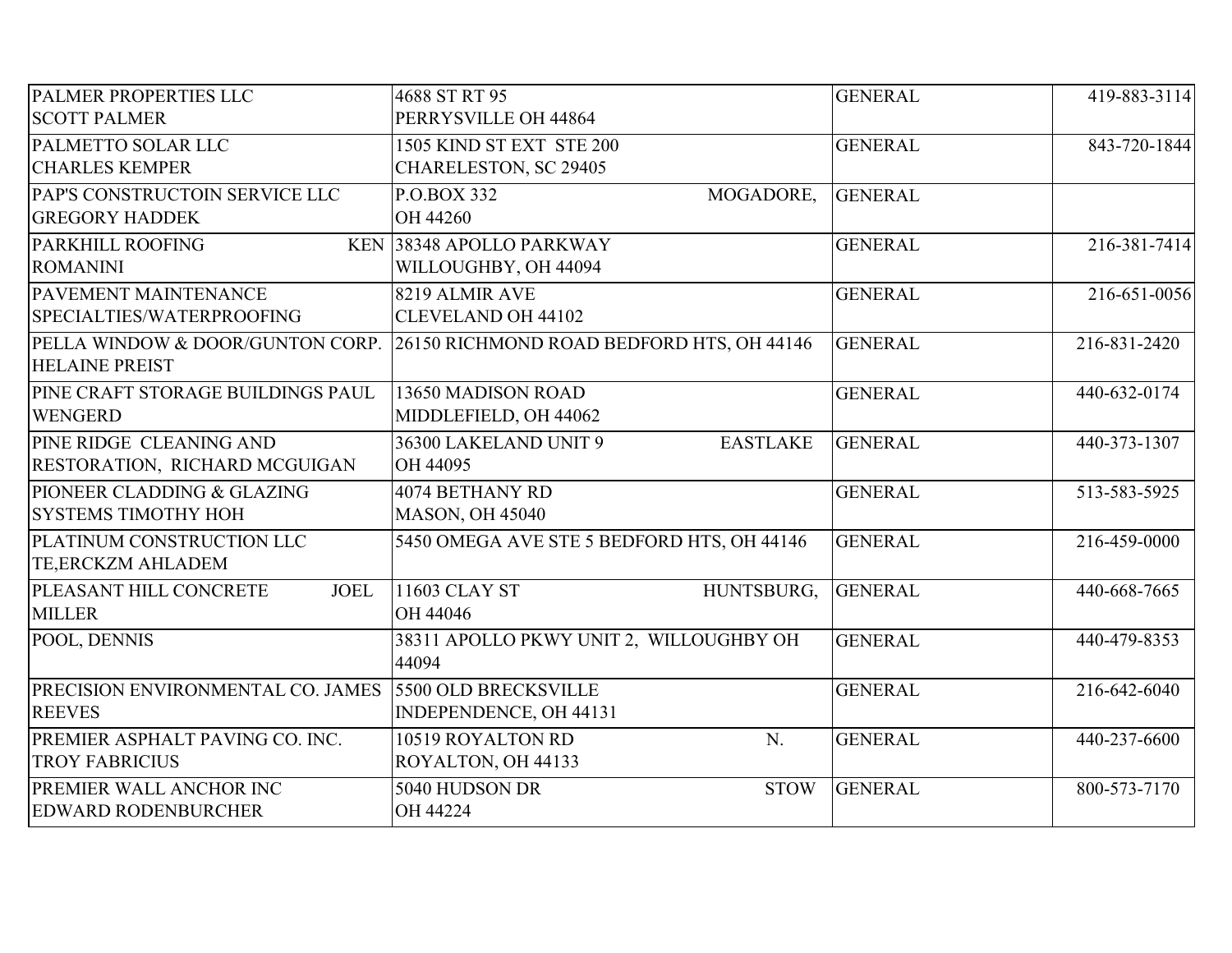| PRING ROOFING COMPANY INC.                        | 12309 GRIMSBY AVE                        | <b>GENERAL</b> | 216-941-6298 |
|---------------------------------------------------|------------------------------------------|----------------|--------------|
| R.T. LESSIG                                       | <b>CLEVLEAND OH 44135</b>                |                |              |
| PRUSA CONSTRUCTION LLC GREG PRUSA 9585 JACKSON ST |                                          | <b>GENERAL</b> | 440-834-1490 |
|                                                   | MENTOR, OH 44060                         |                |              |
| PURO CLEAN OF WESTERN RESERVE                     | 554 WATER ST STE B CHARDON, OH 44024     | <b>GENERAL</b> | 440-286-2209 |
| <b>CATHERINE PETERS</b>                           |                                          |                |              |
| R E CONNORS CONSTRUCTION LTD                      | 13352 FORREST RD NE THORNVILLE, OH 43076 | <b>GENERAL</b> |              |
| <b>THOMAS CONNORS</b>                             |                                          |                |              |
| <b>RCS GREATER CLEVELAND LLC</b>                  | 13134 YORK ROAD<br>N                     | <b>GENERAL</b> |              |
|                                                   | ROYALTON OH 44133                        |                |              |
| R.J. PLATTEN CONTRACTING CO. RJ                   | 14490 YORK ROAD                          | <b>GENERAL</b> | 440-237-8070 |
| <b>PLATTEN</b>                                    | <b>NORTH ROYALTON, OH 44133</b>          |                |              |
| RAY ARNOLD MASONARY & GENRAL                      | PO BOX 23519 CHAGRIN FALLS OH 44023      | <b>GENERAL</b> | 440-834-8252 |
| CONTRACTING RAY ARNOLD                            |                                          |                |              |
| <b>REA LANDSCAPING LLC</b>                        | <b>807 LIBERTY STREET</b>                | <b>GENERAL</b> | 440-251-3910 |
| <b>OSCAR REA</b>                                  | PAINESVILLE OH 44077                     |                |              |
| <b>RE-BATH</b>                                    | 5150 GRANT AVE CUYAHOGA HTS, OH 44125    | <b>GENERAL</b> |              |
| <b>SANDRA BELLAIRE</b>                            |                                          |                |              |
| RENEWAL BY ANDERSEN RENEWAL                       | 17450 ENGLE LAKE RD MIDDLEBURG HTS, OH   | <b>GENERAL</b> | 216-503-6200 |
| <b>ANDERSON</b>                                   | 44130                                    |                |              |
| RENOVATION SYSTEMS INC                            | <b>4545 STATE ROAD</b>                   | <b>GENERAL</b> | 216-316-4004 |
| <b>JONOATHON GRIRKO</b>                           | <b>CLEVELAND OH 44109</b>                |                |              |
| ROCCO & ASSOCIATES CONSTRUCTION                   | 1153 DORSH<br><b>SOUTH</b>               | <b>GENERAL</b> | 216-291-3109 |
| <b>INC ROCCO DILILLO</b>                          | EUCLID, OH 44121                         |                |              |
| <b>ROTH CONSTRUCTION CO. M ROTH</b>               | <b>4583 MANUFACTURING ROAD</b>           | <b>GENERAL</b> | 216-267-8330 |
|                                                   | CLEVELAND, OH 44135                      |                |              |
| <b>RUNYON AND SONS ROOFING</b>                    | 8475 MUNSON ROAD                         | <b>GENERAL</b> | 440-974-6810 |
|                                                   | MENTOR, OH 44060                         |                |              |
| <b>RYCON CONSTRUCTON INC. DAVID</b>               | 1303 PROSEPECT AVE E CLEVELAND, OH 44115 | <b>GENERAL</b> | 216-413-5546 |
| <b>SEMLER</b>                                     |                                          |                |              |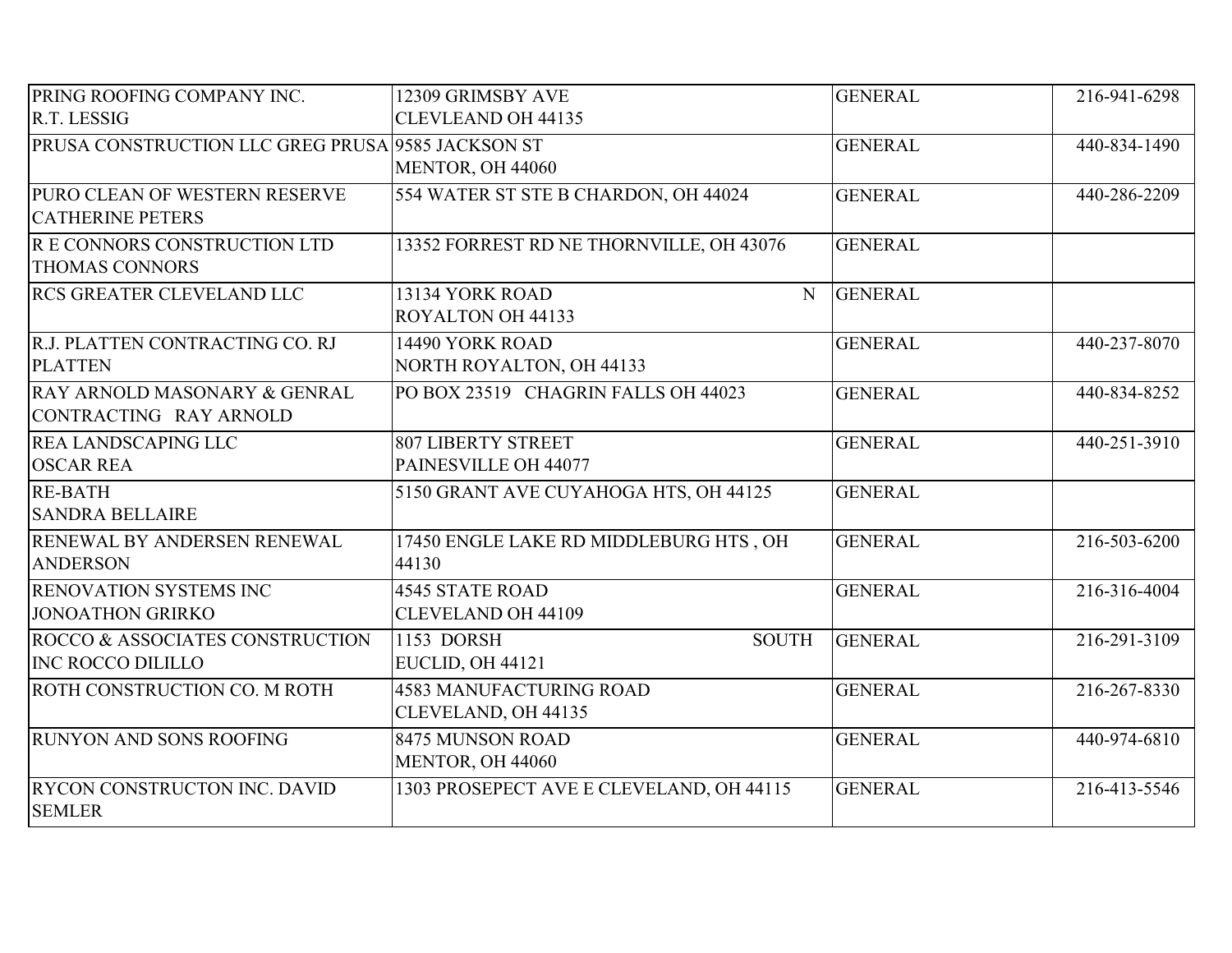| <b>SBA NETWORK SERVICES LLC RHOMAS</b>      | 5900 BROKEN SOUND PKWY NW OR 8051 BOCA, FL GENERAL |                | 561-995-7670 |
|---------------------------------------------|----------------------------------------------------|----------------|--------------|
| <b>HUNT</b>                                 | 33487                                              |                |              |
| S &K CONSTRUCTION & REMODELING              | 1318 THIEL ROAD                                    | <b>GENERAL</b> |              |
| LLC, ROB VANOVER                            | JEFFERSON OH 44047                                 |                |              |
| <b>SAL'S HEATING &amp; COOLING INC. SAL</b> | 11701 ROYALTON RD                                  | <b>GENERAL</b> | 440-582-4748 |
| <b>SIDOTI</b>                               | NORTH ROYALTON, OH 44133                           |                |              |
| <b>SEABER SEWERS</b>                        | 35265 GROVER RD                                    | <b>GENERAL</b> | 440-518-5384 |
| <b>SHANE SEABER</b>                         | EASTLAKE, OH 44095                                 |                |              |
| <b>SERGEANTS HOME IMPROVEMENTS</b>          | 862 EASTLAND                                       | <b>GENERAL</b> | 330-322-9924 |
| <b>DAN MEYER</b>                            | AKRON OH 44306                                     |                |              |
| <b>SEVCO CONSTRUCTION CO. LARRY</b>         | <b>38038 POPLAR</b>                                | <b>GENERAL</b> | 440-975-0690 |
| <b>SEVERINO</b>                             | WILLOUGHBY, OH 44094                               |                |              |
| <b>SHANNON FENCE THOMAS SHANNON</b>         | 7964 TYLER BLVD                                    | <b>GENERAL</b> | 440-255-1330 |
|                                             | MENTOR, OH 44060                                   |                |              |
| <b>SHANNONWOOD HOMES</b>                    | 1635 WOOD ST                                       | <b>GENERAL</b> | 220-780-6952 |
| <b>DUANE SCHREINER</b>                      | CLEVELAND HTS, OH 44121                            |                |              |
| <b>SHARP CONTRACTORS LLC</b>                | <b>34682 IRIS LANE</b>                             | <b>GENERAL</b> | 440-242-1409 |
| <b>MATT MAHONEY</b>                         | <b>EASTLAKE OH 44095</b>                           |                |              |
| SIDING & ROOFING SOLUTIONS LLC KIM          | 6164 TOURELLE                                      | <b>GENERAL</b> | 440-683-4706 |
| <b>ROSSI</b>                                | HIGHLAND HTS, OH 44143                             |                |              |
| <b>SITETECH INC FRANK JARAM</b>             | 35700 E ROYALTON                                   | <b>GENERAL</b> | 440-748-7483 |
|                                             | GRAFTON, OH 44044                                  |                |              |
| SMARTLAND CONSTRUCTION OH LLC               | 67 ALPHA DR                                        | <b>GENERAL</b> | 4403748403   |
| <b>STEVE GESIS</b>                          | HIGHLAND HTS, OH 44143                             |                |              |
| <b>SOLID ROCK EXCAVATING ROBT</b>           | 1333 EAST 289 ST                                   | <b>GENERAL</b> | 440-357-6342 |
| <b>BRUENING</b>                             | WICKLIFFE, OH 44092                                |                |              |
| SOUTH SHORE CABLE CONSTRUCTION              | 6400 KOLTHOFF DRIVE, BROOKPARK, OH 44142           | <b>GENERAL</b> | 440-816-0033 |
| INC., DANIEL GEIB                           |                                                    |                |              |
| SOUTHWEST COMPANIES INC. MICHAEL            | 7717 COMMERCE PARK OVAL INDEPENDENCE, OH GENERAL   |                | 216-642-1195 |
| <b>TOMASONE</b>                             | 44131                                              |                |              |
|                                             |                                                    |                |              |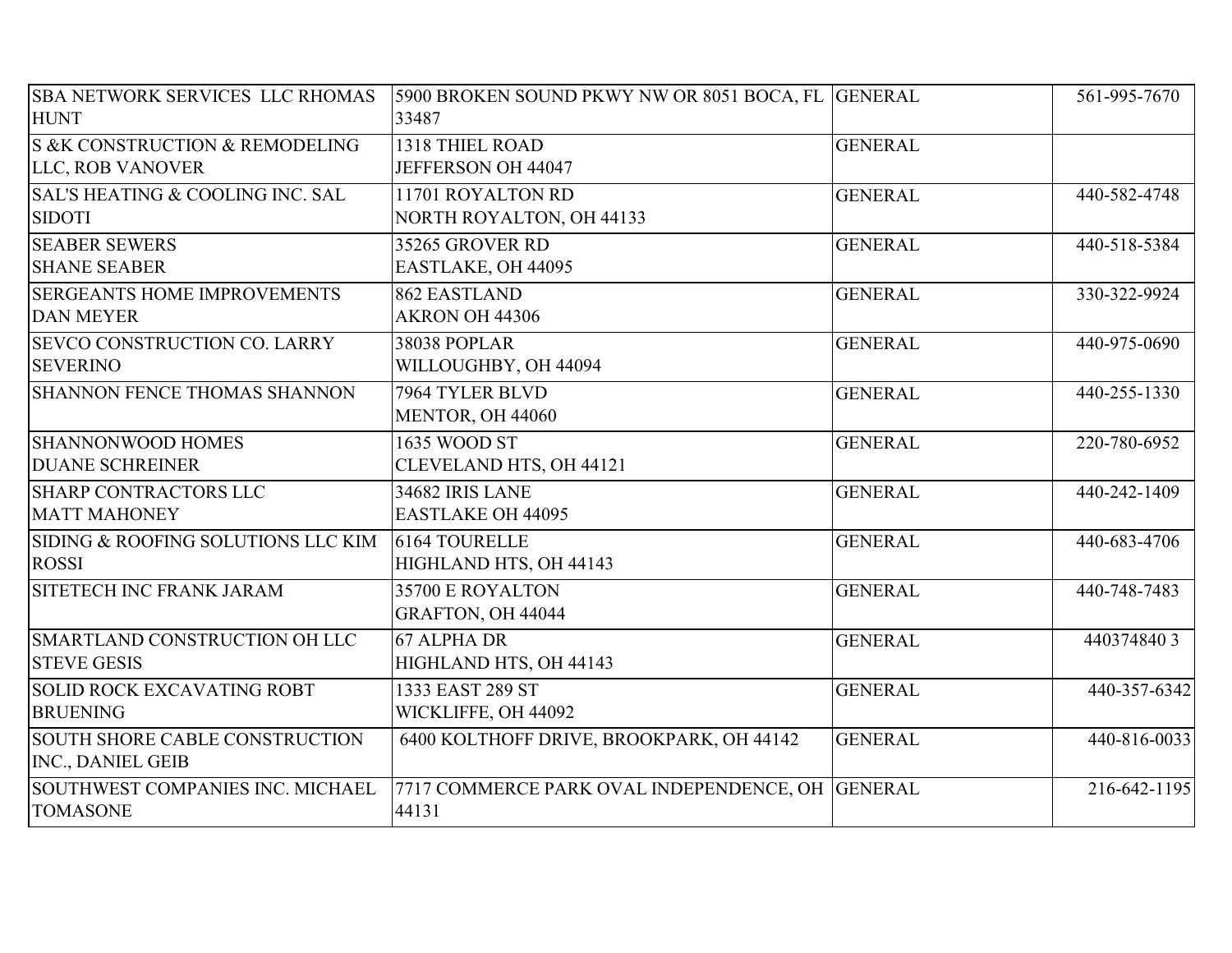| SPIDERMAN CO. TOM HERTTNA                                          | 16821 LEGGET ROAD                                           | <b>GENERAL</b> | 440-477-5193 |
|--------------------------------------------------------------------|-------------------------------------------------------------|----------------|--------------|
|                                                                    | MONTVILLE, OH 44064                                         |                |              |
| STANDARD CONTRACTING &<br><b>ENGINEERING RUSSELL METEZGER</b>      | 6356 EASTLAND ROAD BROOK PARK, OH 44142                     | <b>GENERAL</b> | 440-243-1001 |
| STANLEY ACCESS TECHNOLOGIES LLC<br><b>KARA DEAN</b>                | 8350 SUNLIGHT FISHERS, IN 46037                             | <b>GENERAL</b> | 317-806-3738 |
| STORAGE BUILDINGS UNLIMITED JOHN<br><b>SCHOOLING</b>               | 278 MAIN ST. WADSWORTH, OH 44281                            | <b>GENERAL</b> | 330-334-5803 |
| STRUCTURE ROOFINGCO. INC.<br><b>KASEDA</b>                         | M 94 SOUTH STREET<br><b>CHAGRIN FALLS OH</b>                | <b>GENERAL</b> | 216-701-6734 |
| <b>SUPERIOR FENCE AND RAIL OF</b><br>CLEVELAND, DOUG WILLSE        | 6909 ENGLE RD STE 35<br>MIDDLEBURG GENERAL<br>HTS, OH 44130 |                |              |
| <b>TAYLOR TELECOMMUINICATIONS INC</b><br><b>CHRISTOPHER TAYLOR</b> | 3470 GILCHRIST RD MOGADORE, OH 44260                        | <b>GENERAL</b> | 330-628-5501 |
| TEN SIX CONSTRUCTION LLC<br><b>JOSEPH VENTRESCO</b>                | <b>65104 EUCLID AVE</b><br>WILLOUGHBY OH 44094              | <b>GENERAL</b> | 216-903-0253 |
| TERRACE CONSTRUCTION CO., INC.<br><b>JEFFREY JORK</b>              | 3965 PEARL ROAD<br>CLEVELAND, OH 44109                      | <b>GENERAL</b> | 216-739-3170 |
| THE HOME COPORATION OF OHIO<br><b>HERB SCHOEN</b>                  | 3401 ENTERPRISE PKWY STE 340<br>BEACHWOOOD OH 44122         | <b>GENERAL</b> | 216-421-2323 |
| THE THIRD ESTIMATE CORP.                                           | 2077 MIDWAY DRIVE<br>TWINSBURG OH 44087                     | <b>GENERAL</b> | 330-922-3200 |
| THOMAS FENCE, DREW THOMAS                                          | P.O. BOX 487 ASHTABULA, OH 44005                            | <b>GENERAL</b> | 216-942-8548 |
| <b>TOMARO CONSTRUCTION</b><br><b>TOMARO</b>                        | JOE 35735 CHARDON ROAD<br>WICKLIFFE, OH 44092               | <b>GENERAL</b> | 440-346-2711 |
| TOTAL STRUCTURAL SERVICES LLC<br><b>WARREN GISSENTOWER</b>         | 3324 HYDE PARK AVENUE<br><b>CLEVELAND OH 44118</b>          | <b>GENERAL</b> | 216-659-6920 |
| TRI MOR CORPORATION MARTIN<br><b>SCHLESSEL</b>                     | 8530 NORTH BOYLE PKWY TWINSBURG, OH 44087                   | <b>GENERAL</b> | 330-348-9096 |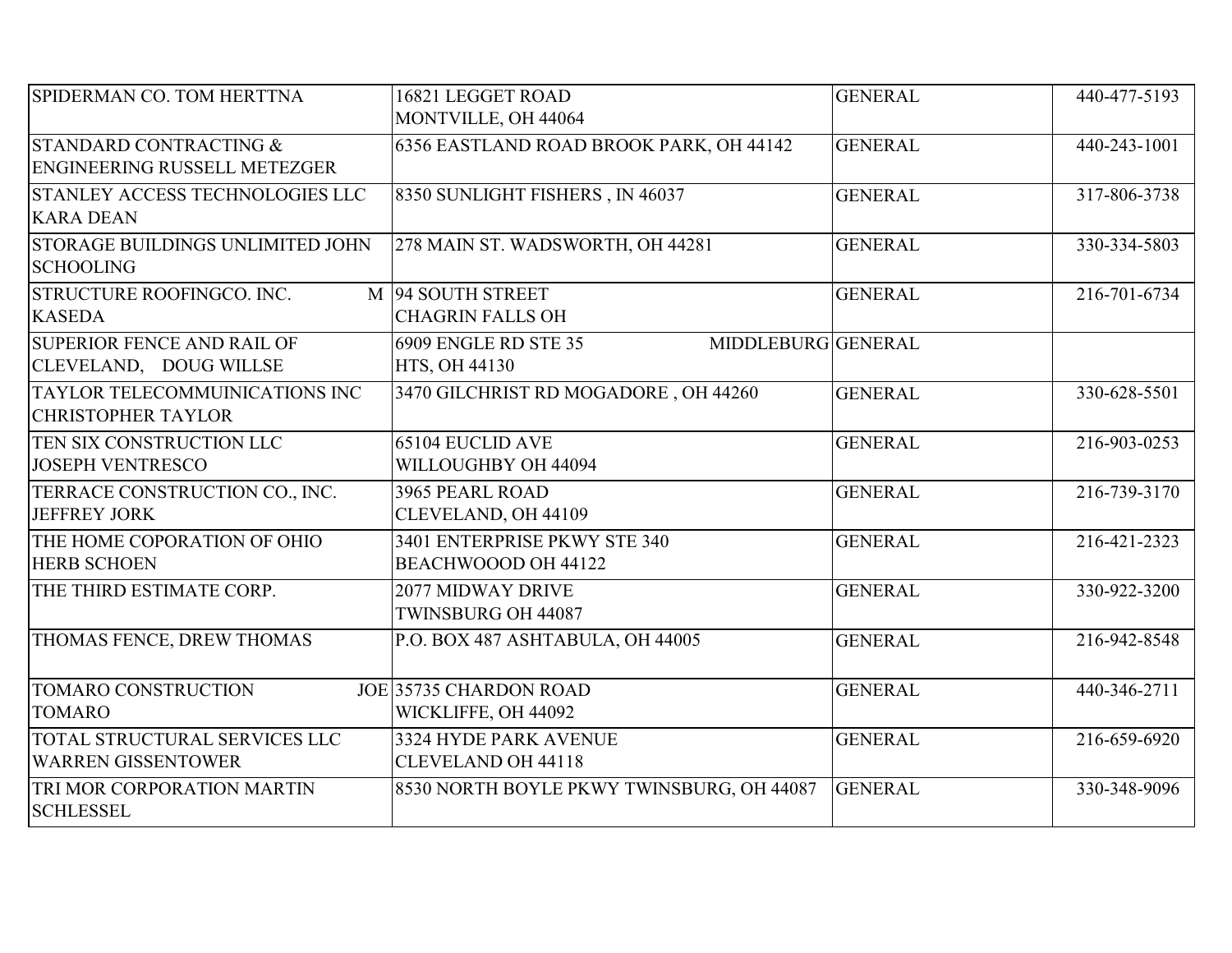| <b>U.S. ROOFING &amp; CONTRACTING</b>                              | 35995 LAKESHORE C3                                      | <b>GENERAL</b> | 440-856-6167 |
|--------------------------------------------------------------------|---------------------------------------------------------|----------------|--------------|
| <b>THOMAS O'CONNER</b>                                             | <b>EASTLAKE OH 44095</b>                                |                |              |
| UNIVERSAL WINDOWS DIRECT WILLIAM<br><b>BARR</b>                    | 11104 DETROIT AVE CLEVEALND, OH 44102                   | <b>GENERAL</b> | 216-518-8900 |
| UTILITIES CONSTRUCTION RICK<br><b>DOLCIATO</b>                     | 645 SOUTH GREEN RD. SOUTH EUCLID, OH 44121              | <b>GENERAL</b> | 216-381-8100 |
| VANDRA BROTHERS CONSTRUCTION<br>PETER MELARAGNO                    | 24629 BROADWAY<br>OAKWOOD VILLAGE, OH 44146             | <b>GENERAL</b> | 440-232-3030 |
| VANJO CONSTRUCTION JOE VANJO                                       | 29680 FRANKLIN AVE.<br>WICKLIFFE, OH 44092              | <b>GENERAL</b> | 216-509-1116 |
| <b>WALKER ROOFING &amp; CONSTRUCTION</b><br><b>JOEY WALKER</b>     | 5717 PRIMAVERA<br>MENTOR OH 44060                       | <b>GENERAL</b> | 440527-3039  |
| WARREN ROOFING & INSULATION CO. M 7015 KRICK ROAD<br><b>WARREN</b> | WALTON HILLS, OH 44146                                  | <b>GENERAL</b> | 440-439-4404 |
| <b>WEATHERSEAL HOME SERVICES JOHN</b><br><b>CONNER</b>             | 227 MUNROE FALLS AVE CUYAHOGA FALLS, OH<br>44221        | <b>GENERAL</b> | 330-920-4494 |
| <b>WEISS CONSTRUCTION, L.B. BUCK WEISS 8677 TWINBROOK</b>          | MENTOR, OH 44060                                        | <b>GENERAL</b> | 440-953-3811 |
| <b>WILLHAM ROOFING</b><br>M. WILLHAM                               | 20501 ALBION ROAD<br>STRONGSVILLE, OH 44136             | <b>GENERAL</b> | 440-238-3080 |
| <b>WINDOW NATION</b><br><b>CHUCK THALL</b>                         | <b>8044 OLDE ROUTE EIGHT</b><br>NORTHFIELD, OH 44067    | <b>GENERAL</b> | 444-577-3165 |
| <b>WILSON CONSTRUCTION</b><br><b>RYAN WILSON</b>                   | 32110 PENDLEY ROAD<br>WILLOWICK OH 44095                | <b>GENERAL</b> | 440-477-1676 |
| <b>WOOSTER GLASS COMPANY INC.,</b><br><b>KATHRYN LONG</b>          | 419 SOUTH MARKET ST, WOOSTER, OH 44691                  | <b>GENERAL</b> |              |
| <b>R YODER CONSTRUCTION LLC</b><br><b>RAYMOND YODER</b>            | 5781 BUNDYSGURG W FARMINGTON RD<br>MIDDLEFIELD OH 44062 | <b>GENERAL</b> | 440-548-2431 |
| <b>HVAC</b>                                                        |                                                         |                |              |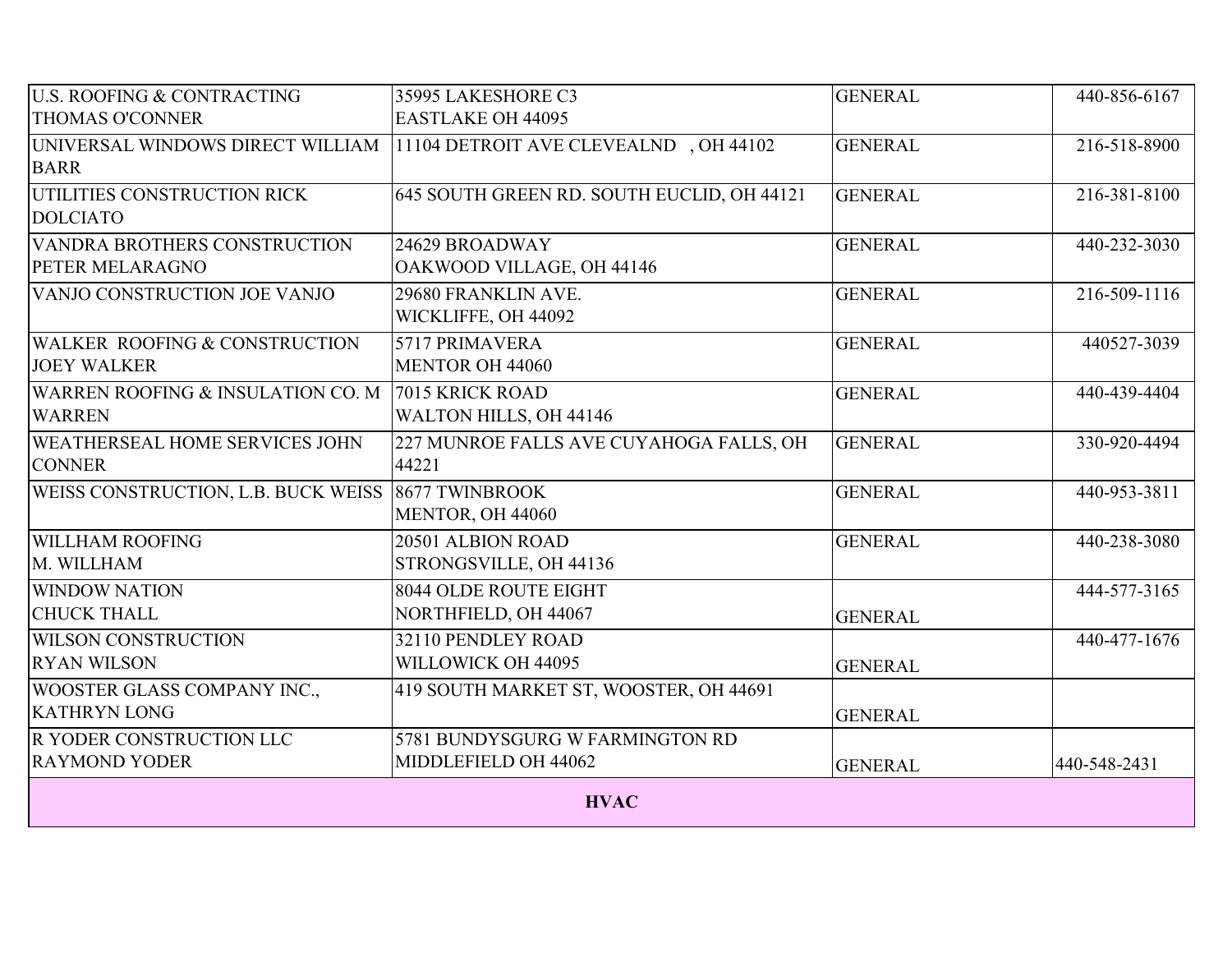| LLC GERGORY HERRERA                                           | A-ALPHA MECHANICAL CONSTRUCTION 6267 HIGHLAND RD HIGHLAND HTS, OH 44143      | <b>HVAC</b> | 216-496-5285 |
|---------------------------------------------------------------|------------------------------------------------------------------------------|-------------|--------------|
| ABBY AIR CONDITIONING & HEATING,<br><b>JEFF STRAUSSER</b>     | 7250 #E COMMERCE<br>MENTOR, OH 44060                                         | <b>HVAC</b> | 216-953-0025 |
| A NEW IMAGE HEATING & COOLING<br><b>JERALD AIZEN</b>          | <b>4463 RENAISSANCE PKWY</b><br><b>WARRENSVILLE HTS, OH 44128</b>            | <b>HVAC</b> | 440-255-8500 |
| <b>ACCURATE REFRIGERATION SERVICE</b><br><b>CORP ACCURATE</b> | 9500 RUNNING BROOK DR. PARMA, OH 44130                                       | <b>HVAC</b> | 449-842-7475 |
| ALL SEASONS MECHANICAL, KEN<br><b>SULAK</b>                   | 17318 MUNN ROAD CAHGRIN FALLS OH 44022                                       | <b>HVAC</b> | 216-543-3456 |
| <b>BLIND &amp; SONS/APPLE &amp; SONS BLIND</b>                | 344 FOURTH ST SW BARBERTON, OH 44203                                         | <b>HVAC</b> | 330-753-7711 |
| BREWER-GARRETT CO. GARRETT                                    | 6800 EASTLAND ROAD MIDDLEBURG HTS., OH<br>44130                              | <b>HVAC</b> | 216-243-3535 |
| BRYAN & SUNS HEATING BRYAN<br><b>LEQUYEA</b>                  | 28502 EUCLID AVE.<br>WICKLIFFE, OH 44092                                     | <b>HVAC</b> | 440-585-9232 |
| CRS METALWORX, INC.<br><b>JAMES HLIFKA</b>                    | 1059 EAGON STREET BARRBERTON OH 44203                                        | <b>HVAC</b> | 330-848-3191 |
| <b>COMFORT SYSTEMS USA</b><br><b>BOB COOK</b>                 | 7401 FIRST PLACE<br>OAKWOOD OH VILLAGE OH 44147                              | <b>HVAC</b> | 440-703-1600 |
| D.K. HEATING & SONS INC. J SADOR                              | 4108 N. RIDGE ROAD PERRY, OH 44081                                           | <b>HVAC</b> | 440-259-4557 |
| <b>RICHARD BUKOVEC</b>                                        | DIVERSIFIED PIPING & MECHANICAL INC, 7561 TYLER BLVD UNIT 8 MENTOR, OH 44060 | <b>HVAC</b> |              |
| <b>FAST HEATING &amp; COOLING LLC</b><br><b>OREST STRUK</b>   | 2147 STONE RIDGE<br>HINCKLEY OH 44233                                        | <b>HVAC</b> | 216-571-3907 |
| HERCZOG HEATING & AIR HERCZOG                                 | 5882 THUNDERBIRD ROAD<br>MENTOR, OH 44060                                    | <b>HVAC</b> | 440-953-1538 |
| W. F. HANN & SONS CO.<br><b>TONY TADDEO</b>                   | 5108 RICHMOND ROAD, BEDFORD HTS., OH 44146                                   | <b>HVAC</b> | 216-831-4200 |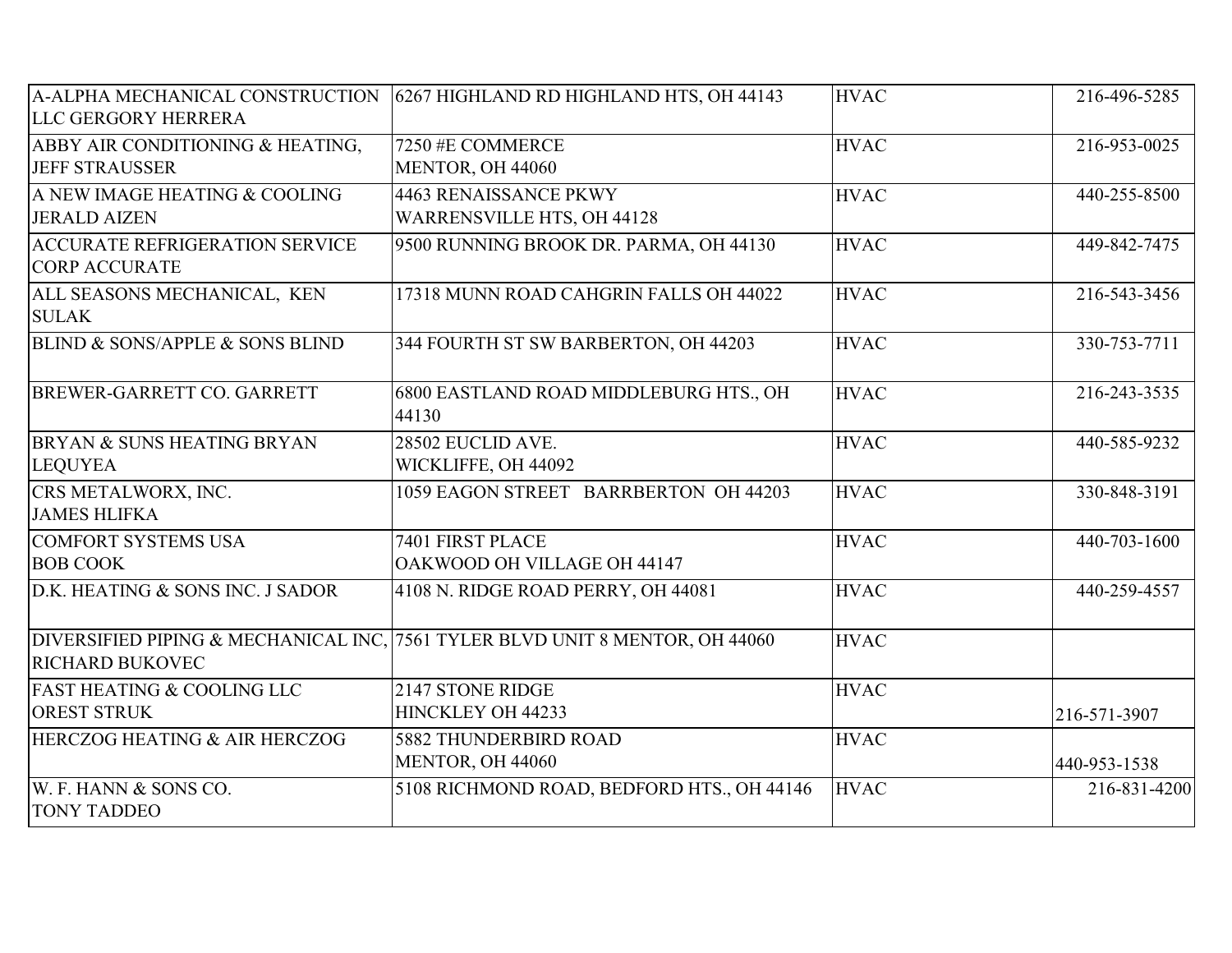| MIELKE MECHCANICAL                                                        | 1040 INDUSTRIAL PKWY MEDINA OH 44256                    | <b>HVAC</b>  | 330-725-8845 |
|---------------------------------------------------------------------------|---------------------------------------------------------|--------------|--------------|
| KCS HEATING & COOLING LLC KCS KCS                                         | 8774 EAST AVE<br>,EMTPR, PJ 447                         | <b>HVAC</b>  | 440-709-4328 |
| R & D HEATING & SHEET METAL BARRY<br><b>DEMING</b>                        | 3645 LANE ROAD, BLD 2 STE 201<br><b>PERRY, OH 44081</b> | <b>HVAC</b>  | 216-259-3370 |
| REEVES PLUMBING & HEATING RICHARD 1630 EAST 361ST UNIT 7<br><b>REEVES</b> | EASTLAKE, OH 44095                                      | <b>HVAC</b>  | 814-882-0304 |
| RELMEC MECHANICAL LLC LAYNE<br><b>KENDIG</b>                              | <b>4975 HAMILTON AVE</b><br>CLEVELAND, OH 44114         | <b>HVAC</b>  | 216-391-1030 |
| REYNOLDS HEATING, BILL BILL<br><b>REYNOLDS</b>                            | 1374 E. 345<br>EASTLAKE, OH 44095                       | <b>HVAC</b>  | 440-946-7863 |
| <b>SCHWEIZER DIPPLE INC LYNN ULRICH</b>                                   | 7227 DIVISOIN ST<br>OAKWOOD VILLAGE, OH 44146           | <b>HVAC</b>  | 440-786-8090 |
| THE K COMPANY INC. CHRISTOPHER<br><b>MARTIN</b>                           | 2234 S. ARLINGTON ROAD AKRON, OH 44319                  | <b>HVAC</b>  | 330-773-5125 |
| VERNE & ELLSWORTH HANN, INC.<br><b>WILLIAM HANN</b>                       | 2277 LEE ROAD<br>CLEVELAND HTS, OH 44118                | <b>HVAC</b>  | 216-276-1065 |
| <b>WADSWORTH HEATING &amp; COOLING</b><br>P.K. WADWORTH                   | 34280 SOLON ROAD, SOLON OH 44139                        | <b>HVAC</b>  | 440-248-2110 |
| WALSH HEATING & COOLING INC.<br>M. WALSH                                  | 1650 EAST 361ST, UNIT C EASTLAKE OH 44095               | <b>HVAC</b>  | 440-946-4733 |
| ZIEGLER HEATING CO. TM VOIPONE                                            | 5223 NORTH RIDGE EST ASHTABULA, OH 44004                | <b>HVAC</b>  |              |
|                                                                           | <b>MASON</b>                                            |              |              |
| D & M MASONRY MARLIN MILLER                                               | 5813 REEVES RD<br>MIDDLEFIELD, OH 44062                 | <b>MASON</b> | 440-479-1810 |
| HARRIS CONCRETE & MASONRY LLC<br><b>JOHN HARRIS</b>                       | 13513 CEDAR RD<br>UNIVERSITY MASON<br>HTS, OH 44118     |              | 216-322-1049 |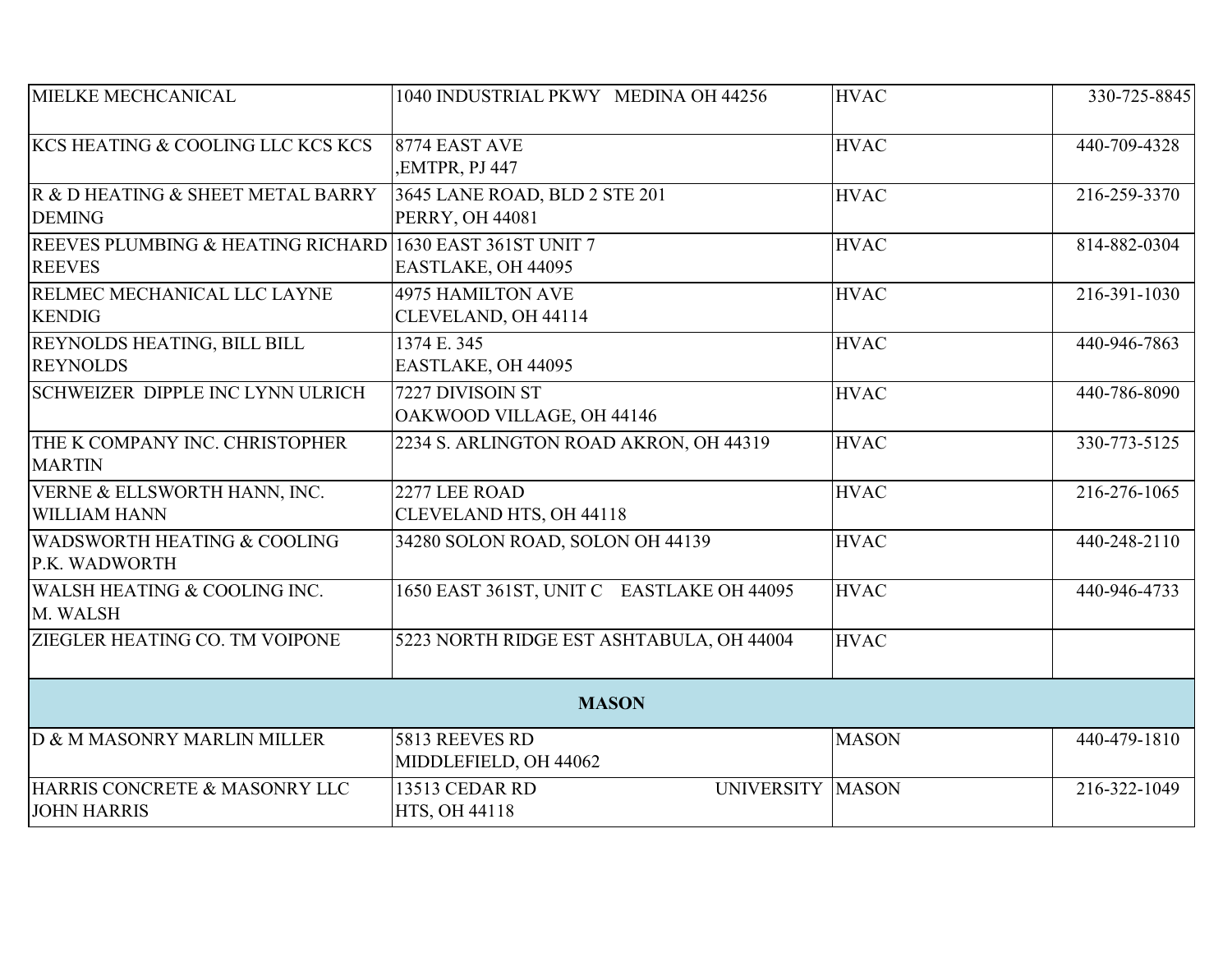| LENCYK MASONRY CO INC LAWRENCE                                   | 7676 SOUTH AVE                                                                         | <b>MASON</b>    | 330-729-9780     |
|------------------------------------------------------------------|----------------------------------------------------------------------------------------|-----------------|------------------|
| <b>LENCYK SR</b>                                                 | YOUNGSTOWN, OH 44512                                                                   |                 |                  |
| <b>RICK MULHERN</b>                                              | 1695 SAGAMORE ROAD, WALTON HILLS OH 44146                                              | <b>MASON</b>    | 216-235-2247     |
| POLING MASONRY CONSTRUCTION INC.<br><b>M POLING</b>              | 7536 NORTH RIDGE ROAD MADISON, OH 44057                                                | <b>MASON</b>    | 440-428-4120     |
|                                                                  | <b>PLUMBING</b>                                                                        |                 |                  |
| AAA PIPE CLEANING CORP. ERNEST                                   | 7277 BESSEMER AVE.                                                                     | <b>PLUMBING</b> | 216-231-1000     |
| <b>FISCO</b>                                                     | CLEVELAND, OH 44127                                                                    |                 |                  |
| ABC PIPING CO ALDO CAMPELLONE                                    | 1227 E SCHAAF ROAD BROOKLYN HTS, OH 44131                                              | <b>PLUMBING</b> | 216-398-4000     |
| <b>AVI EITAN BIN AVI</b>                                         | A-Z PLUMBING AND DRAIN SERVICE INC 3798 SHANNON ROAD CLEVELAND HTS., OH 44118 PLUMBING |                 | 216-3204000      |
| <b>ACORN PLUMBING &amp; HEATING LLC</b><br><b>OSCAR LAWRENCE</b> | P.O. BOX 5424 CLEELAND, OH 44101                                                       | <b>PLUMBING</b> | $(216)$ 481-0107 |
| ADELIO'S CONTRACTING CO SERGIO<br><b>DIFRANCO</b>                | 24971 ROCKWELL<br>EUCLID, OH 44117                                                     | <b>PLUMBING</b> |                  |
| <b>ADVANCED MECHANICAL</b><br>CONTRACTORS, LLC, RICK MORRISON    | 34960 DEPOT STREET WILLOUGHBY OH 44094                                                 | <b>PLUMBING</b> | 440-951-7400     |
| APPC PLUMBING SERVICES ERIC<br><b>SCHRODER</b>                   | 3247 PEARL ROAD<br>MEDINA, OH 44256                                                    | <b>PLUMBING</b> | 330-722-7754     |
| <b>BARNES PLUMBING &amp; HEATING</b><br><b>JEFF BARNES</b>       | 15706 ARCADE AVE<br>CLEVELAND, OH 44110                                                | <b>PLUMBING</b> | 216-326-6660     |
| <b>CAMPBELL PLUMBING &amp; HEATING R</b><br><b>HAYMER</b>        | 90 RIVER DRIVE EASTLAKE, OH 44095                                                      | <b>PLUMBING</b> | 216-970-5100     |
| <b>DEBORD BEN FRANKLIN PLUMBING</b><br><b>DEBORD</b>             | 10243 MAYFIELD RD<br>CHARDON, OH 44024                                                 | <b>PLUMBING</b> | 440-729-1378     |
| <b>DAKE</b>                                                      | E. DAKE PLUMBING & HEATING EDWARD 3717 NORTH RIDE ROAD PERRY, OH 44081                 | <b>PLUMBING</b> | 440-259-5997     |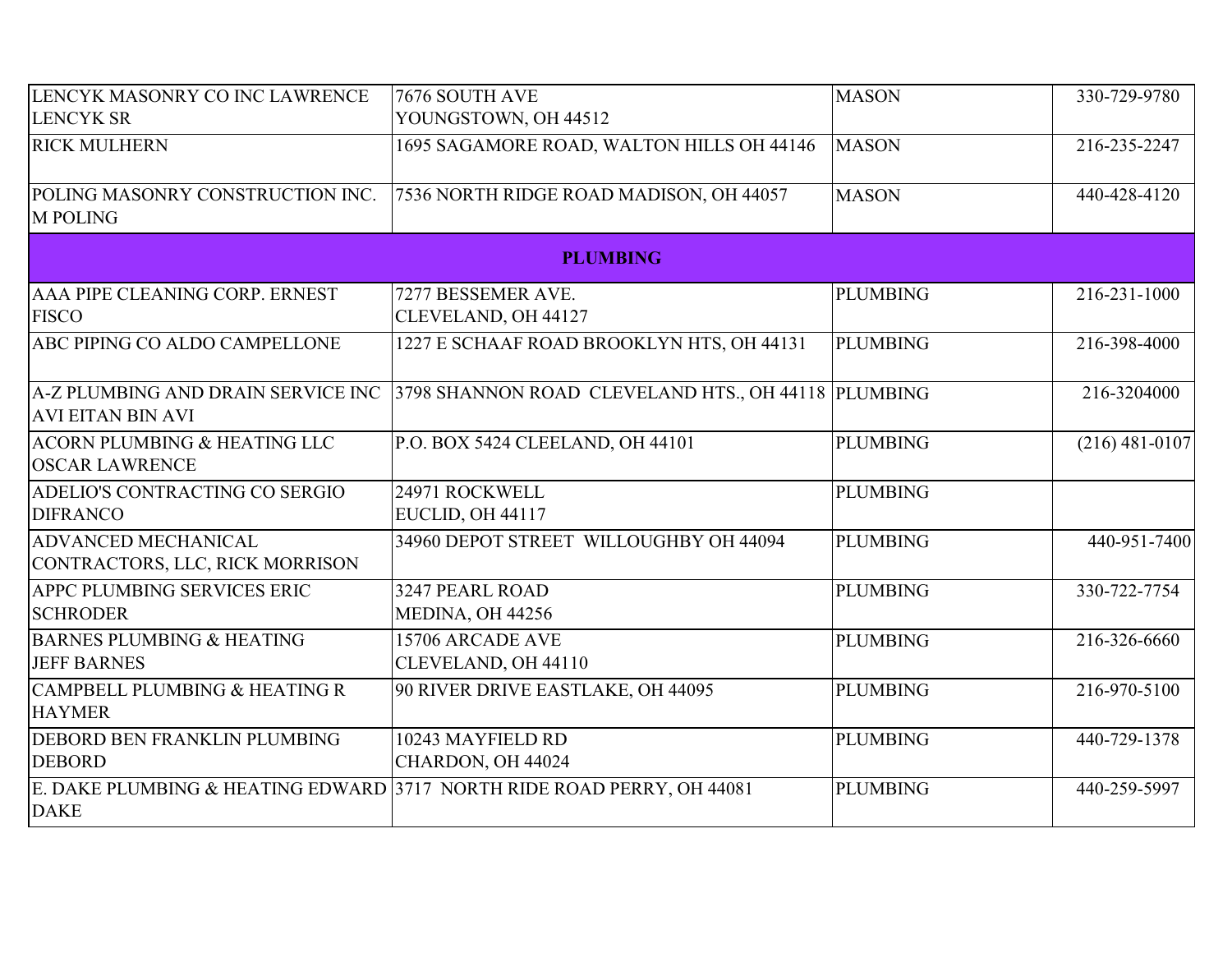| <b>ELIE'S PLUMBING, LLC</b>                                               | 3541 SEVERN CLEVELAND HTS., OH 44118                     | <b>PLUMBING</b> | 216-371-5256 |
|---------------------------------------------------------------------------|----------------------------------------------------------|-----------------|--------------|
| FORMICA PLUMBING & SEWER FORMICA                                          | 1445 EAST 289 ST<br>WICKLIFFE, OH 44092                  | <b>PLUMBING</b> | 440-943-0033 |
| <b>G &amp; J PLUMBING</b><br><b>GEORGE ELAND</b>                          | <b>6639 INDIANOLA</b><br><b>MADISON OH 44056</b>         | <b>PLUMBING</b> | 440-428-1844 |
| GALLAGHER, JOHN F. JOHN GALLAGHER 36360 LAKELAND                          | EASTLAKE, OH 44095                                       | <b>PLUMBING</b> | 440-942-4256 |
| <b>GEISEL HEATING &amp; AIR CONDITIONING I</b><br><b>ANDREW CULBERSON</b> | 424 TREMONT ST #5 ELYRIA, OH 44035                       | <b>PLUMBING</b> | 440-323-2869 |
| H. JACK'S PLUMBING & HEATING H<br><b>JACKS</b>                            | 29930 LAKELAND<br>WICKLIFFE, OH 44095                    | <b>PLUMBING</b> | 440-946-1166 |
| HANN W.F. & SONS<br><b>KAREN JOHNSON</b>                                  | 26401 MILES ROAD, WARRENSVILLE HTS., OH<br>44128         | <b>PLUMBING</b> | 216-831-4200 |
| <b>INVISIBLE EXCAVATIONS PLBG &amp; DRAIN</b><br><b>BRIAN MCDERMOTT</b>   | 4005 BROOKPARK RD<br><b>PARMA, OH 44134</b>              | <b>PLUMBING</b> | 216-741-5131 |
| J.R. SBROCCO PLUMBING INC. JOHN<br><b>SBROCCO</b>                         | P.O. BOX 43454 RICHMOND HTS, OH 44143                    | <b>PLUMBING</b> | 440-278-4151 |
| KOBELLA PLUMBING & HEATING<br>MICHAEL KOBELLA                             | 11630 CHILLICOTHE RD #120<br>CHESTERLAND, OH 44026       | <b>PLUMBING</b> | 440-729-2099 |
| MCPHILLIPS PLUMBING TOM MCPHILLIPS 16115 WATERLOO                         | CLEVELAND, OH 44110                                      | <b>PLUMBING</b> | 216-481-1400 |
| MONROE PLUMBING INC. MONROE                                               | 13777-A HALE ROAD BURTON, OH 44021                       | <b>PLUMBING</b> | 440-834-4804 |
| MR. ROOTER PLUMBING CORP. MR<br><b>ROOTER</b>                             | 8200 EAST PLEASANT VALLEY ROAD<br>INDEPENDENCE, OH 44131 | <b>PLUMBING</b> | 216-772-0010 |
| NEPTUNE PLUMBING & HEATING EV<br><b>WALLENSTEIN</b>                       | 23860 MILES ROAD<br>CLEVELAND, OH 44128                  | <b>PLUMBING</b> | 216-475-9100 |
| <b>PRO SERVICE PLUMBING CHRIS</b><br>'SBROCCO                             | 2326 STANFORD<br>WICKLIFFE, OH 44092                     | <b>PLUMBING</b> | 216-509-0133 |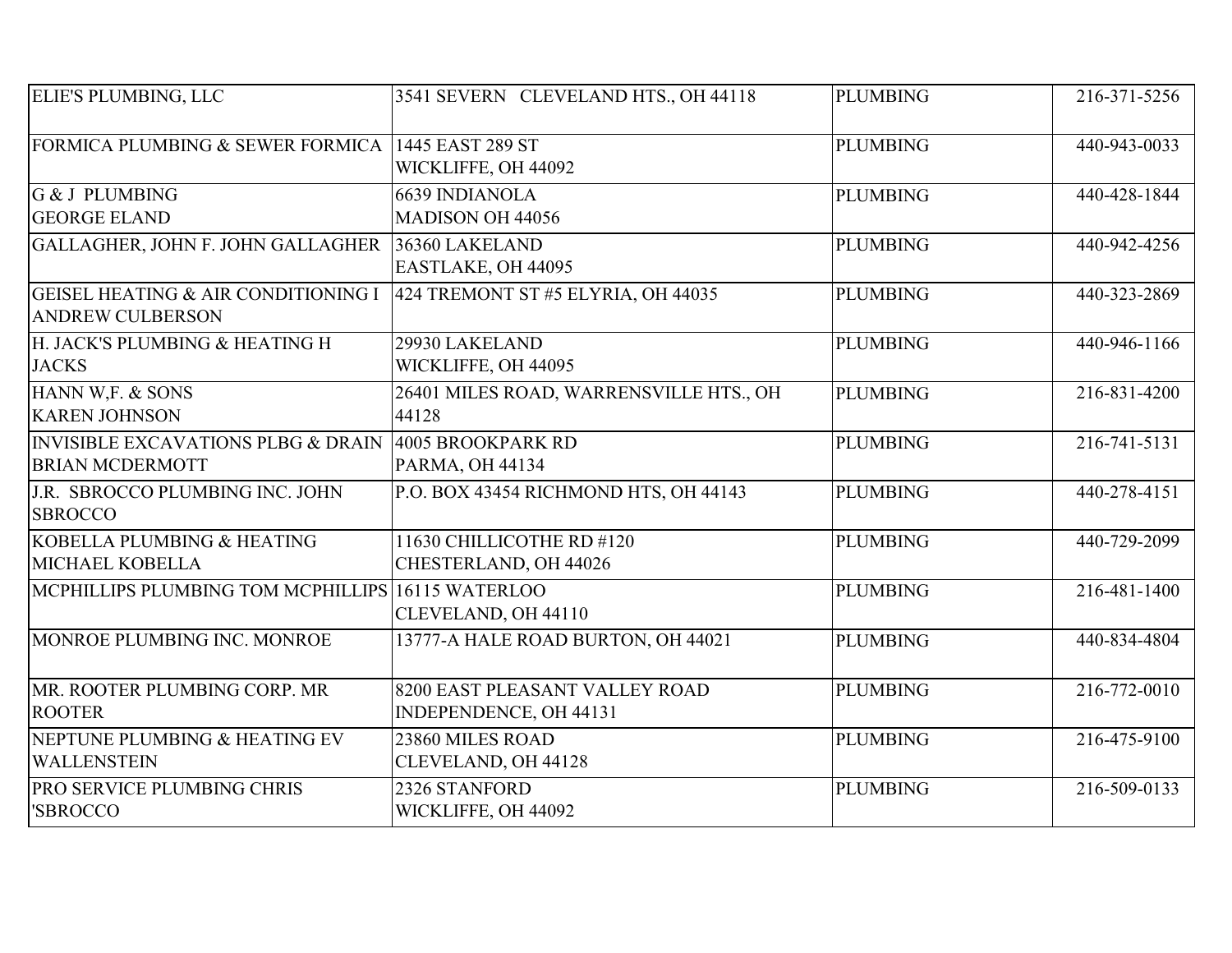| R.M. RIGGLE ENTERPRISES, LLC                            | 879 WEST BAG;EU                                                          | <b>PLUMBING</b> | 440-234-0700 |
|---------------------------------------------------------|--------------------------------------------------------------------------|-----------------|--------------|
| <b>RICHARD RIGGLE</b>                                   | <b>BEREA, OH 44018</b>                                                   |                 |              |
| REEVES PLUMBING &) HEATING JEREMY 1850 WEST 21          |                                                                          | <b>PLUMBING</b> |              |
| <b>REEVES</b>                                           | <b>ERIE, OA 16592</b>                                                    |                 |              |
| <b>RUPLE BUILDERS INC JOHN RUPLE</b>                    | 3950 BEN HUR AVE UNIT 4                                                  | <b>PLUMBING</b> | 440-975-1556 |
|                                                         | WILLOUGHBY, OH 44094                                                     |                 |              |
| <b>TOM SCHAEFER PLUMBING TOM</b>                        | 1515 EAST 367TH                                                          | <b>PLUMBING</b> | 440-602-7300 |
| <b>SCHAEFER</b>                                         | EASTLAKE, OH 44095                                                       |                 |              |
| UNITED MECHANICAL CONTRACTORS                           | 26660 LAKELAND                                                           | <b>PLUMBING</b> | 216-261-7070 |
| <b>INC. ROBT WILLKOM</b>                                | EUCLID, OH 44132                                                         |                 |              |
| WYATT WORKS INC ANDREW WYATT                            | 14771 SOSSPM RPAD                                                        | <b>PLUMBING</b> | 440-867-5724 |
|                                                         | CHARDON, OH 44024                                                        |                 |              |
| <b>CLASSIC PLUMBING MIKE FENSKE</b>                     | 8035 FOREST VALLEY LN PAINESVILLE, OH 44077                              | <b>PLUMBING</b> | 440-478-0914 |
|                                                         |                                                                          |                 |              |
|                                                         | <b>ROOFING</b>                                                           |                 |              |
|                                                         | CAMPOPIANO ROOFING INC, KATHLEEN 2100 CASE PARKWAY N. TWINSBURG OH 44087 | <b>ROOFING</b>  | 330-425-1285 |
| <b>CAMPIANO</b>                                         |                                                                          |                 |              |
| <b>DJS MAINTENANCE DIRK SYMONS</b>                      | 1353 FROMAN HILL RD, N.E. DOVER, OH 44622                                | <b>ROOFING</b>  | 330-602-4700 |
|                                                         |                                                                          |                 |              |
| <b>LINCOLN'S ROOFING</b>                                | 11277 W WALNUT RIDGE                                                     | <b>ROOFING</b>  | 440-278-4176 |
| <b>RON SWEIGERT</b>                                     | <b>CHESTERLAND OH 44026</b>                                              |                 |              |
| <b>3RD GENERATION HOME</b>                              | 35835 VINE ST                                                            | <b>ROOFING</b>  | 440-942-0001 |
| <b>IMPROVEMENTS MIKE SCAPERATO</b>                      | EASTLAKE, OH 44095                                                       |                 |              |
| <b>POWERS ROOFING &amp; EXTERIORS</b>                   | 933 CONNOR DR                                                            | <b>ROOFING</b>  | 440-821-2287 |
| <b>SHANNON POWERS</b>                                   | EASTLAKE, OH 44095                                                       |                 |              |
| <b>RJK ROOFING SOLUTIONS</b><br>RJ                      | 4964 CAMPBELL ROAD                                                       | <b>ROOFING</b>  | 440-975-0880 |
| <b>KIRKLAND</b>                                         | WILLOUGHBY OH 44094                                                      |                 |              |
| RMM CLEVELAND LLC DANA THORNTON 7450 INDUSTRIAL PARKWAY |                                                                          | <b>ROOFING</b>  | 859-525-0887 |
|                                                         | FLORENCE, KY 41042                                                       |                 |              |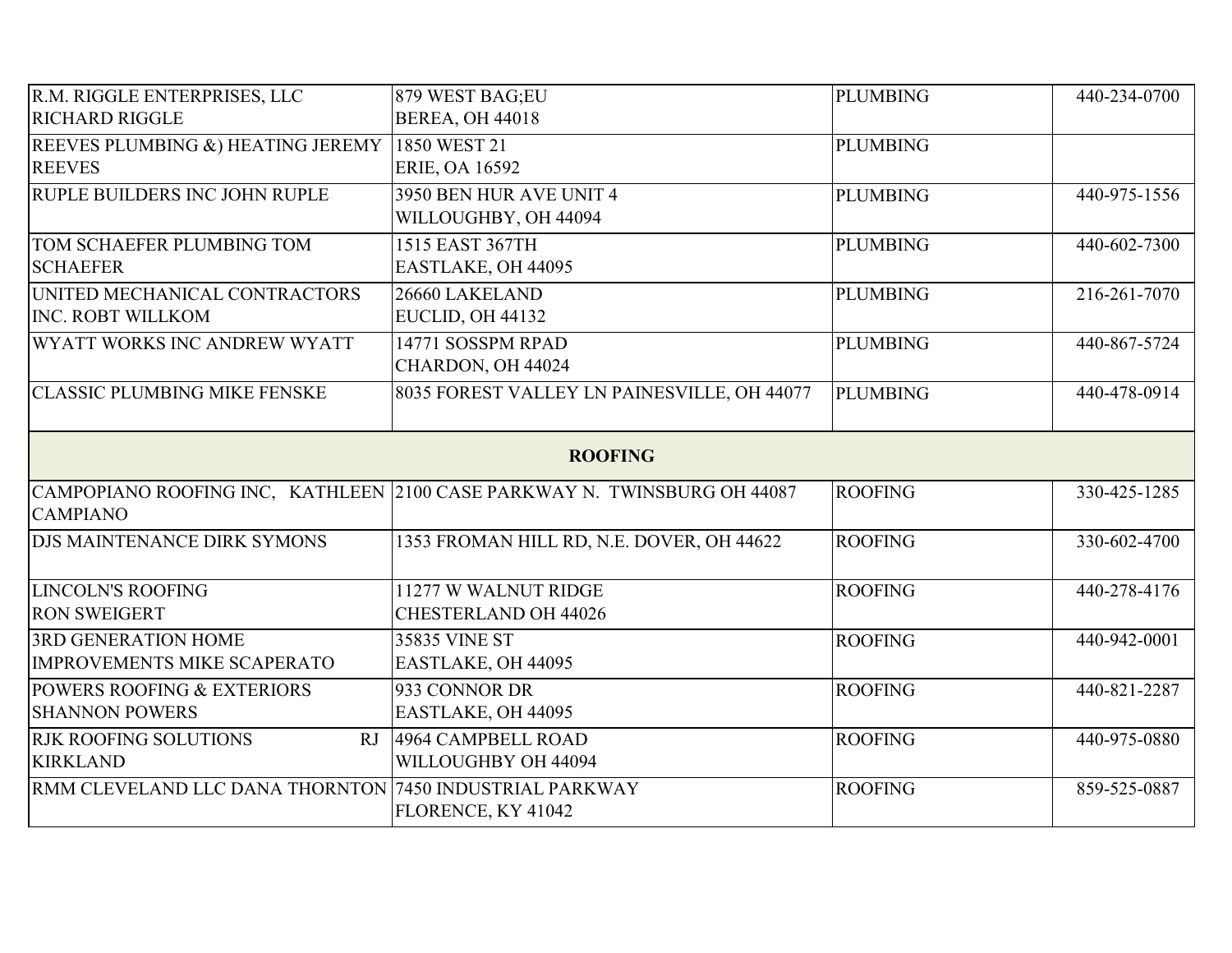| ROOFSMITH RESTORATION MIKE FARIST 122 WESERB AVE AKRON, OH 44313 |                                                 | <b>ROOFING</b>  | 330-701-7521 |
|------------------------------------------------------------------|-------------------------------------------------|-----------------|--------------|
| <b>SAVANT BUILDING SOLUTIONS</b><br><b>CHARLES FRANKLIN</b>      | 33544 LAKELAND BLVD<br><b>EASTLAKE OH 44095</b> | ROOFING         | 440-832-9100 |
| TERIK ROOFING INC. ERIC GELAI                                    | 72 HANNA PARKWAY AKRON, OH 44319                | <b>ROOFING</b>  | 330-785-0060 |
| THE METAL ROOF COMPANY OF LAKE<br><b>ERIE JULIE GREGORY</b>      | 9650 JERSEY MILL RD NW PATASKALA, OH 43062      | <b>ROOFING</b>  | 216-777-4000 |
| <b>WEST SIDE ROOFING CO. INC. JANE</b><br><b>WORKOWSKI</b>       | 5360 W. 130TH<br><b>BROOK PARK, OH 44142</b>    | <b>ROOFING</b>  | 216-898-1900 |
|                                                                  | <b>SECURITY</b>                                 |                 |              |
| <b>ADT LLC</b><br><b>ADT SECURITY</b>                            | P.O. BOX 811175<br>BOCA RATON, FL 33481         | <b>SECURITY</b> | 561-988-6269 |
|                                                                  | <b>SEWER</b>                                    |                 |              |
| A ACTION WATERPROOFING MICHAEL<br><b>IVACONE</b>                 | 248 WEST PROSPECT PAINESVILLE, OH 4407          | <b>SEWER</b>    | 440-975-9286 |
| ABV CORPORATION R FRABOTTA                                       | 36315 READING AVE.<br>WILLOUGHBY, OH 44094      | <b>SEWER</b>    | 216-442-6400 |
| BARONE CONTRACTING CO. INC.<br><b>TIMOTHY BARONE</b>             | <b>552 N. LAKE ST</b><br>MADISON, OH 55057      | <b>SEWER</b>    | 440-298-3894 |
| BILL'S SEWER & DRAIN CLEANING LLC<br><b>WILLIAM KISS</b>         | 36641 STEVENS BLVD<br>WILLOUGHBY, OH 44094      | <b>SEWER</b>    | 440-725-9455 |
| <b>CLEVELAND WATERPROOFNG</b><br><b>JOHN MASSITI</b>             | 4109 FORESTWOOD DRIVE<br>PARMA OH 44134         | <b>SEWER</b>    | 216-886-0629 |
| <b>EAST SIDE PLUMBING &amp; SEWER JAMES</b><br><b>MARTIN</b>     | 35820 ROBERTS RD<br>EASTLAKE, OH 44095          | <b>SEWER</b>    | 440-796-3746 |
| H & M CONCRETE SEWER,<br><b>WATERPROOFING</b>                    | 1487 EAST 259TH<br><b>EASTLAKE OH 44095</b>     | <b>SEWER</b>    | 440-952-9259 |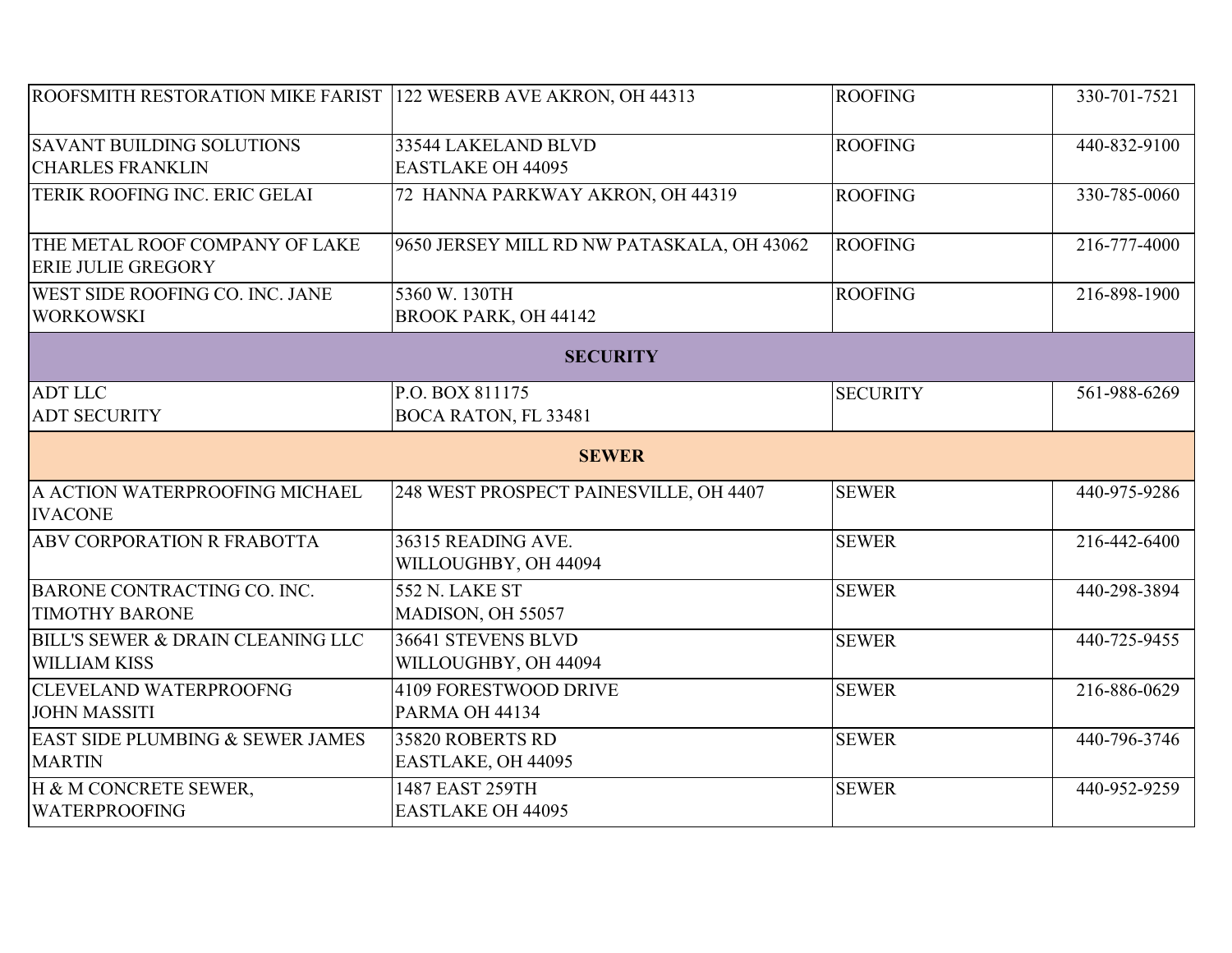| <b>JOHN KELLEHER CO.</b>                            | 8101 HERMITAGE, CONCORD OH 44077                                         | <b>SEWER</b> | 440-346-2283 |  |
|-----------------------------------------------------|--------------------------------------------------------------------------|--------------|--------------|--|
| <b>JOHN KELLEHER</b>                                |                                                                          |              |              |  |
| LAKE COUNTY SEWER RICK MARUCCI                      | 32900 LAKELAND                                                           | <b>SEWER</b> | 216-585-5757 |  |
|                                                     | WILLOWICK, OH 44095                                                      |              |              |  |
| LIQUID ENVIRONMENTAL SOLUTIONS OF 37100 RESEARCH DR |                                                                          | <b>SEWER</b> | 440-942-6867 |  |
| <b>T ANTHONY GRANDINI</b>                           | EASTLAKE, OH 44095                                                       |              |              |  |
|                                                     | MUNICIPAL SERVICES OF AMERICA MIKE 37250 CHARDON RD WILLOUGHBY HILLS, OH | <b>SEWER</b> | 440-773-0161 |  |
| <b>MARUCCI</b>                                      | 44094                                                                    |              |              |  |
| OHIO STATE HOME SERVICES OHIO                       | 365 E. HIGHLAND RD. MACEDONIA, OH 44056                                  | <b>SEWER</b> | 330-467-1055 |  |
| <b>STATE</b>                                        |                                                                          |              |              |  |
| RICHARDS APPLIANCE & SEWER                          | 35110 LAKELAND BLVD                                                      | <b>SEWER</b> | 440-953-1315 |  |
| CLEANING, RICHARD LANCASTER                         | <b>EASTLAKE OH 44095</b>                                                 |              |              |  |
| SEWER CLEANING COMPANY LLC                          | 9004 FOREST LN                                                           | <b>SEWER</b> | 440-290-6055 |  |
| <b>ANTHONY PETO</b>                                 | CHESTERLAND, OH 44026                                                    |              |              |  |
|                                                     | <b>SIGN</b>                                                              |              |              |  |
| APEX PINNACLE SERVICES LLC MICHAEL 1750 EAST 55H    |                                                                          | <b>SIGN</b>  | 216-551-7900 |  |
| <b>HOSLMAN</b>                                      | CLEVELAND, OH 44103                                                      |              |              |  |
| <b>CICOGNA ELECTRIC SIGN JOSEPH</b>                 | 4330 NORTH BEND ROAD ASHTABULA, OH 44004                                 | <b>SIGN</b>  | 800-242-6462 |  |
| <b>CICOGNA</b>                                      |                                                                          |              |              |  |
| <b>DIRECT IMAGE SIGNS INC</b><br><b>BRETT</b>       | 7820 MADDOCK RD<br><b>NORTH</b>                                          | <b>SIGN</b>  | 440-327-5575 |  |
| <b>SMITH</b>                                        | RIDGEVILLE, OH 44039                                                     |              |              |  |
| ELLET NEON SALES & SERVICE TOM                      | 3041 E. WATERLOO ROAD AKRON, OH 44312                                    | <b>SIGN</b>  | 330-628-1141 |  |
| <b>YANKOVICH</b>                                    |                                                                          |              |              |  |
| RUFF NEON & LIGHTING CO. TOM RUFF                   | 295 W PROSPECT PAINESVILLE, OH 44077                                     | <b>SIGN</b>  | 440-350-6267 |  |
|                                                     |                                                                          |              |              |  |
| <b>FAST SIGNS</b>                                   | 7471 TYLER BLVD STE E                                                    | <b>SIGN</b>  | 440-749-7901 |  |
| <b>CHUCK STEVENS</b>                                | MENTOR, OH 44060                                                         |              |              |  |
| <b>SIGN ERECTORS INC</b>                            | 1959 WEST 112TH                                                          | <b>SIGN</b>  | 216-221-9713 |  |
| <b>DAVE DETAR</b>                                   | <b>CLEVELAND OH 44102</b>                                                |              |              |  |